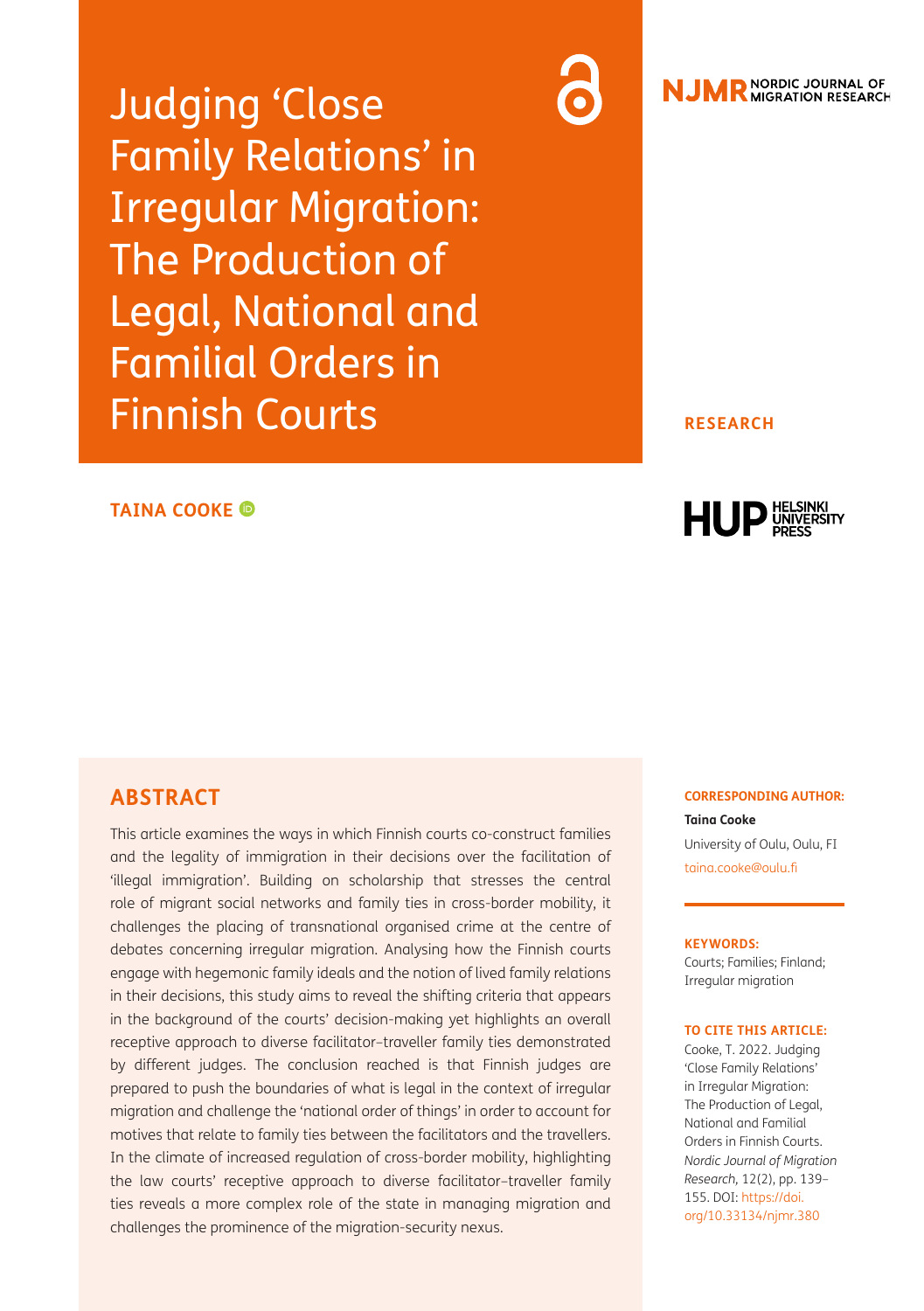## **INTRODUCTION**

Irregular migration refers to the flow of people from one country to another outside of the formal rules of migration ([Triandafyllidou 2016:](#page-16-0) 3). This type of migration, undoubtedly, takes many forms depending on the networks of resources and brokers that a migrant is able to mobilise. The role of brokers is particularly crucial in irregular migration, and the relationships between migrants and brokers are often far more complex than the pervasive discourse on exploiting 'smugglers' would suggest ([Achilli](#page-13-0) [& Abu Samra 2021](#page-13-0); [Perkowski & Squire 2018:](#page-15-0) 9–12). Indeed, while the central role of migrant social networks in irregular migration has received increased attention from migration scholars (Abel 2012; [Ray 2017](#page-15-1); Vergano 2020: 7), the focus of policy and broader scholarship on 'smugglers', whose activities intertwine with international organised crime and are driven by the pursuit of financial gain, remains strong ([Coen](#page-14-0)  [2011](#page-14-0); [Kaizen & Nonneman 2007](#page-15-2); [UNODC 2010](#page-16-1), [2018;](#page-16-2) [Ventrella 2010\)](#page-16-3). Through focusing on the family relationships involved in the facilitation of irregular migration to Finland, however, this study seeks to add volume to the first-mentioned scholarship.

In addition to challenging the placing of transnational organised crime at the centre of debates concerning irregular migration, this study draws attention to the internally contested nature of immigration control in a state. Indeed, through studying the ways in which Finnish district courts and courts of appeal co-construct families and 'il/legal immigration' in their decisions, this article offers insight into the day-to-day workings of a state institution that contributes towards controlling immigration. These institutional, everyday discrepancies of 'the state' in governing irregular migration have remained understudied (but see [Eule 2017](#page-14-1)) while there has been a strong emphasis on examining the immigration control by various nation-states more broadly through the lens of securitization ([Bourbeau 2011](#page-13-1); [Tsoukala 2011\)](#page-16-4). In the Nordic context, research regarding migration and bordering practices has likewise highlighted the state-led intensified control of cross-border mobility and the consequences of restrictive immigration policies to migrants (Khosravi 2010; [Palander](#page-15-3) [& Pellander 2019](#page-15-3); [Tervonen, Pellander & Yuval-Davis 2018](#page-16-5): 139). Although some studies have underlined the obscurity and unpredictability of decisions regarding immigration (Bodström 2020; Fingerroos, Tapaninen & Tiilikainen 2016; Näre 2018), the overall tendency has been to stress the intensified immigration control. Although this emphasis is hardly misinformed, my study suggests that there is more to the picture. Consequently, I seek to demonstrate the conflicting dynamics of how the Finnish courts advance the securing of the national borders, on one hand, yet how they contribute towards enabling the transnational mobility of family members on the other. Through highlighting the Finnish courts' overall receptive approach to diverse facilitator–traveller family ties, this study contributes towards a more nuanced understanding of the complex dynamics inside the European border and migration regimes [\(Casas-Cortes et al. 2015](#page-13-2); [Eule, Loher & Wyss 2018;](#page-14-2) [Tsianos & Karakayali](#page-16-6)  [2010](#page-16-6)) challenging the prominence of the migration-security nexus.

In this article, I use the term 'illegal immigration' when referring to the criminal offence of *the facilitation of illegal immigration* (*laittoman maahantulon järjestäminen)*  as defined and understood in Finnish law (The Criminal Code of Finland 17:§8). The notions of migration and migrant 'illegality' have, however, been criticised by the UN and in academic scholarship as political constructions through which certain people and practices are criminalised, marginalised and even dehumanised (De Genova 2002; [Galemba & Thomas 2013](#page-14-3): 211). In my own usage, then, I have opted for the

#### Cooke **140**

*Nordic Journal of Migration Research* DOI: [10.33134/njmr.380](https://doi.org/10.33134/njmr.380)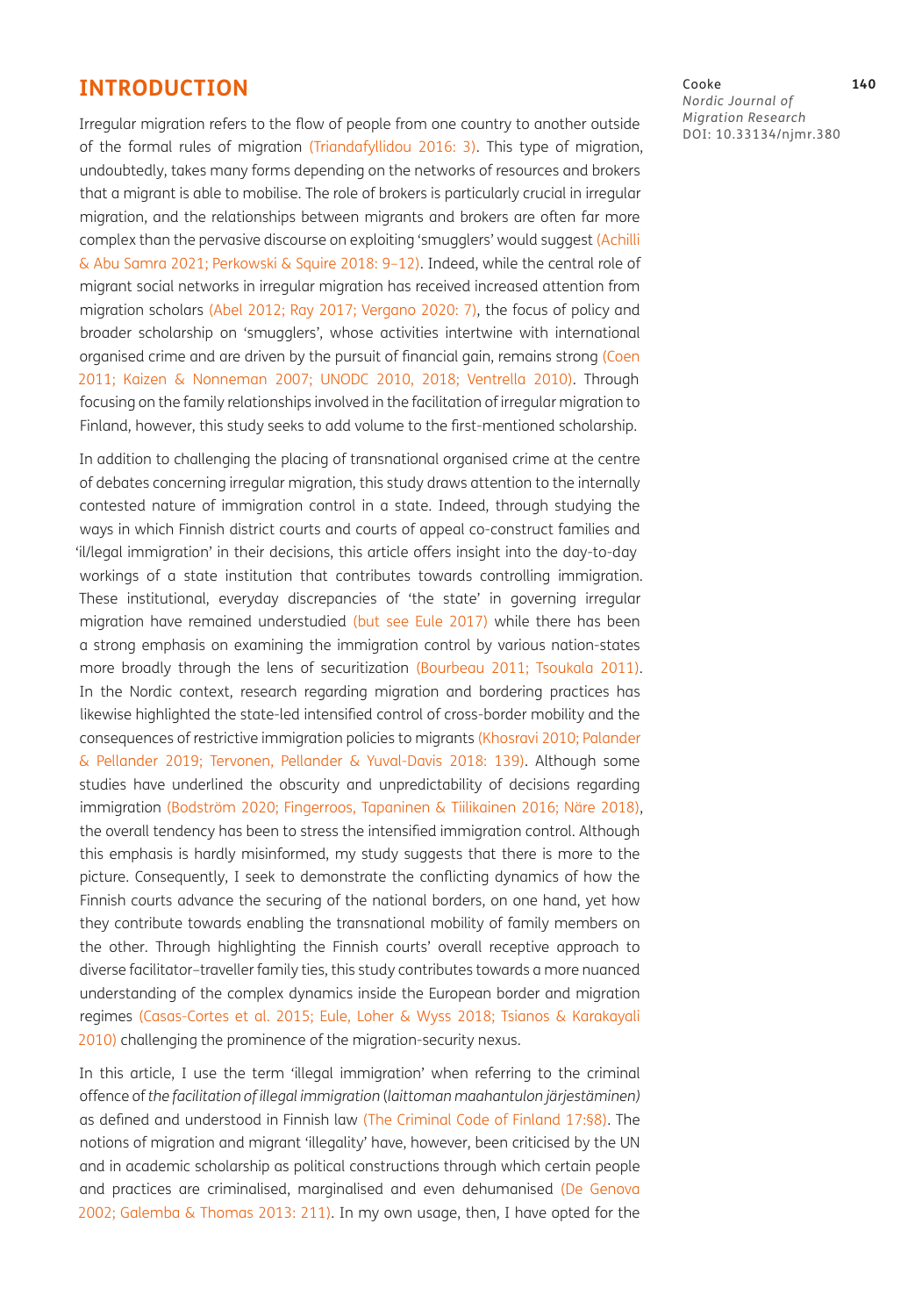notion of irregular migration in the hope of adopting a more neutral term that looks at the processes of clandestine cross-border mobility beyond the issues of il/legality.

# **LEGAL BACKGROUND: THE FACILITATION OF 'ILLEGAL IMMIGRATION' IN FINLAND**

In Europe, migration and its criminalisation have both intensified in the recent decades [\(Mitsilegas 2014\)](#page-15-4) reaching new highs around and after the so-called migration 'crisis' of 2015. The state-led, increased criminalisation of migration is inseparably connected to the related international regulations and the heightened criminalisation becomes clearly visible when looking at the history of the facilitation of 'illegal immigration' as a crime in Finland. The crime was first introduced in the Finnish Aliens Act in 1993, and in 1999 the facilitation of 'illegal immigration' was moved from the Aliens Act to the scope of Criminal Law. The initial wording of the law defined the facilitation of cross-border mobility as illegal *only* when it was tied to gaining financial profit, yet this condition was removed in 2004 when also an aggravated form of the crime was added to the legislation. The aggravated form of the offence relates to cases that have resulted in serious bodily harm or have included the involvement of an organised criminal group. Introducing the aggravated form of the crime into the law, moreover, meant that the maximum sentence for facilitating 'illegal immigration' extended from the previous maximum of two years into the new maximum of six years ([Aliens](#page-13-3) [Act 639/1993](#page-13-3), HE34/2004). Against this backdrop, it is hardly surprising that the combined number of criminal cases regarding the normal and aggravated facilitation of 'illegal immigration' in Finland nearly tripled from 2011 to 2016 [\(Statistics Finland,](#page-16-7) [2020](#page-16-7)).

While the migration-security nexus, then, largely defines the ideological environment in which the Finnish judges decide on 'illegal immigration', the significance of family ties that motivate the facilitation of irregular cross-border mobility can prove crucial for the outcome of a criminal case. Indeed, in assessing the (aggravated) facilitation of 'illegal immigration' as a criminal offence, the court can take into account possible motives deriving from family relations as an alleviating factor:

An act which, when taking into account in particular the humanitarian motives of the person committing it or his or her motives relating to *close family relations*, and the circumstances pertaining to the safety of the foreigner in his or her home country or country of permanent residence, and when assessed as a whole, is to be deemed committed under vindicating circumstances, does not constitute arrangement of illegal immigration. (The Criminal Code of Finland 17:§8:2, emphasis added)

The references to 'humanitarian motives' and 'close family relations' included in the above cited law derive directly from international regulations. According to the United Nations Protocol against the Smuggling of Migrants by Land, Sea and Air [\(UN 2000\)](#page-16-8), which was ratified by Finland in 2006, the smuggling of migrants indicates activities resulting in financial or other material profit for the benefit of criminal groups. Therefore, the Smuggling Protocol does not aim to penalise the activities of those who assist migrants 'for humanitarian reasons or on the basis of close family ties' (A/55/383/Add.1: 16). However, while the reference to close family relations is clearly pronounced, neither the Smuggling Protocol nor the Finnish national legislation

Cooke **141** *Nordic Journal of Migration Research* DOI: [10.33134/njmr.380](https://doi.org/10.33134/njmr.380)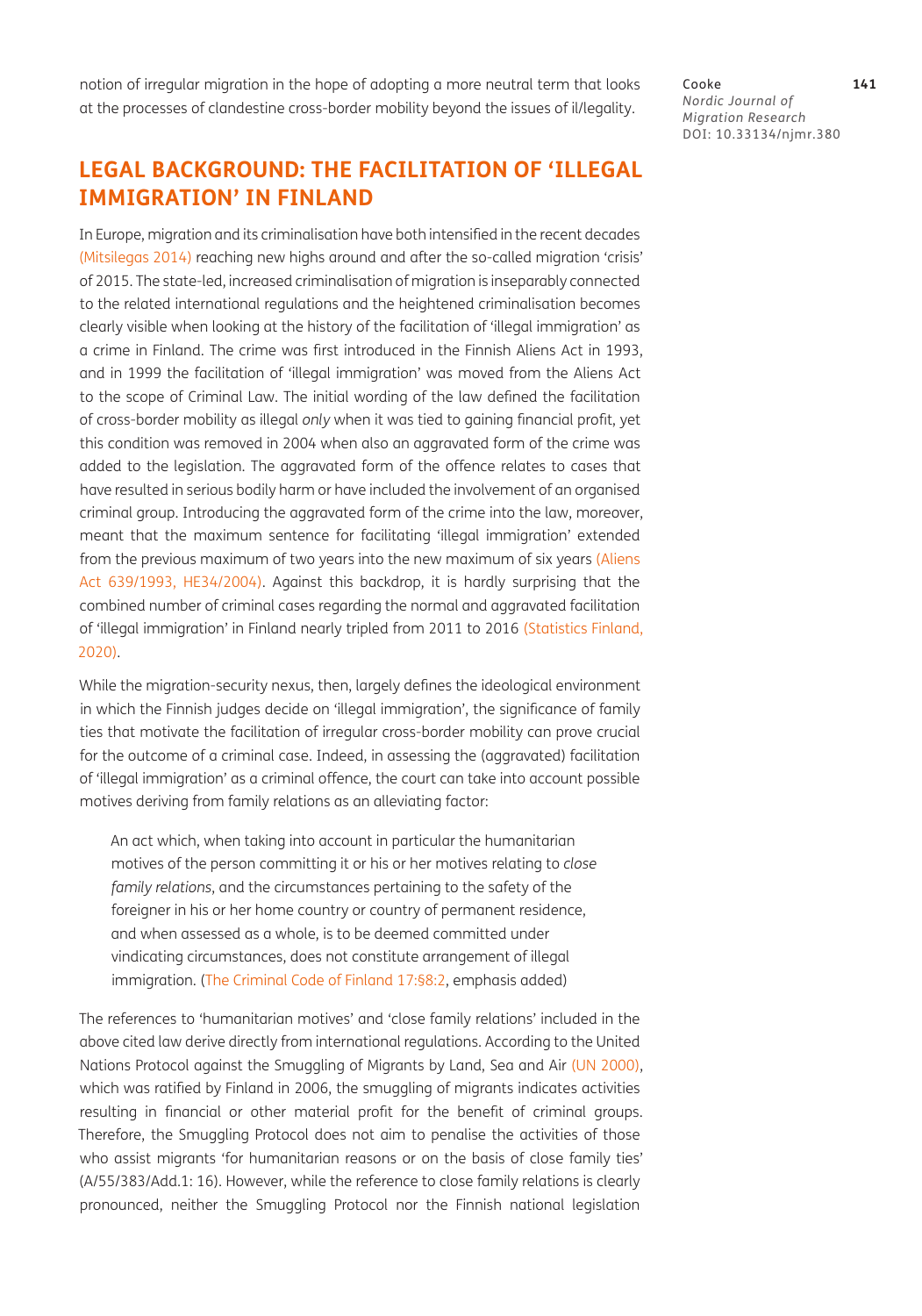provide a clear definition for the notion of close family relations. A government note (HE164/2013: 27) suggests that when family ties are assessed in cases of 'illegal immigration', the definition of a family member as cited in the Aliens Act of Finland can be used as a starting point. According to the Act (4:§37), a family member is a *spouse* (married, registered same-sex or a live-in partner with certain conditions), a *child* under 18 years of age (biological or foster) or a *parent* (or other guardian) of a minor. This reduced definition of a family member, however, does not serve as a restrictive guideline to be imposed by the law courts, but the assessment is ultimately dependent on a case-by-case evaluation by the respective law court. This open-ended guideline leaves considerable room for the courts to decide on what kind of family tie impacts the construction of the criminal subjectivity of a facilitator and, hence, what type of mobility counts as 'illegal'.

In what follows, I will focus on Finnish judges' assessments of 'close family relations' in 47 cases regarding the (aggravated) facilitation of 'illegal immigration' and highlight the criteria used in these assessments. The aggravated form of the offence was rarely applied to the cases of this study where family relations between the facilitator and the traveller arguably motivated the 'illegal immigration'. However, there were two cases in my material that were prosecuted as aggravated facilitation of 'illegal immigration' and yet arguably involved close family relations. In these cases, according to the prosecutor, organised criminal groups were involved, whereas some of the accused facilitators argued that the people they assisted in entering Finland included their family members.

The cases regarding the facilitation of 'illegal immigration' only concern the facilitators and not the travellers who are protected by international regulations regarding asylum-seeking. Consequently, as long as the traveller applies for asylum after arriving in Finland, s/he cannot be charged for 'illegal immigration'. It is important to note, however, that while the courts might not criminalise the facilitation of a family member's entry to Finland, the not-guilty verdict does not in itself amount to a successful family reunification. Instead, if the traveller wishes to stay in the country based on family ties, s/he faces the family reunification process of Finland which, in fact, has become increasingly strict over the last decades (Halme-Tuomisaari, Tapaninen & Aunela 2018: 5). During the process of family reunification, an applicant is likely to encounter several acts of 'bureaucratic bordering' as s/he is faced with financial obstacles, paperwork and waiting times before potentially being united with his/her family member(s) (Näre 2020).

## **COURT DECISIONS AS RESEARCH MATERIAL**

The research material for this article consists of public court verdicts from 178 legal cases: 151 on the facilitation of 'illegal immigration' and 27 on the aggravated facilitation of 'illegal immigration'. The ethical approval for my research and data collection was granted by the ethics committee of human sciences at the University of Oulu. Following my data requests for all the Finnish district courts, courts of appeal as well as the Supreme Court, a total of 20 courts reported that they had dealt with either normal or aggravated facilitation of 'illegal immigration' between January 2011 and February 2017. Focusing on a period of approximately six years allowed me an access to a large number of cases and made it possible to follow the build-up of cases around the 2015 European migration 'crisis', which I was also interested in.

### Cooke **142**

*Nordic Journal of Migration Research* DOI: [10.33134/njmr.380](https://doi.org/10.33134/njmr.380)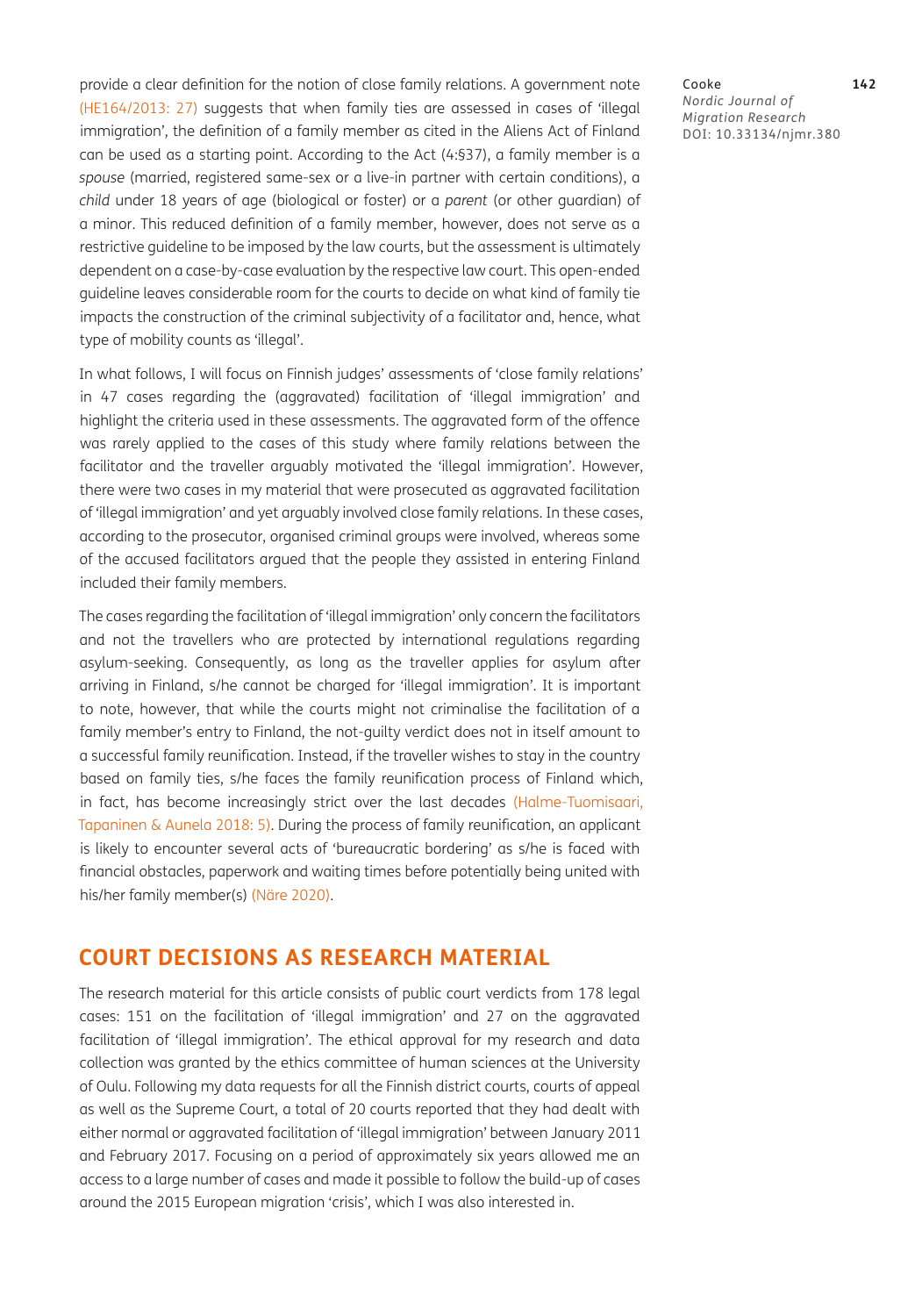The Finnish court verdicts regarding the facilitation of 'illegal immigration' follow a uniform structure, starting with general identification details after which the prosecutor's claims are presented. The prosecutor's account is followed by a response from the defence after which the evidence is identified and explained. The verdict document ends with the judge's conclusion and the statement of the sentence and compensations. The verdicts, then, combine multiple accounts and voices, yet it is the judge's decision at the end of the document that I am primarily interested in here. I examined each of the court verdicts, the lengths of which varied from three to 167 pages, with the help of qualitative data analysis software NVivo. I looked for any references to family members and relatives in the decisions and, from the context, determined whether the family relation was argued as something that defined the facilitator–traveller relationship. According to the data analysis, in 47 out of 178 cases, family ties were identifiable.

Appealing to 'close family relations' alone or together with a reference to 'humanitarian influences' impacted the outcomes of the cases I studied in four ways [\(Table 1\)](#page-4-0). In eight cases, family relationship alone or together with a reference to overall 'humanitarian influences' served as vindicating circumstances and led to a complete dismissal of the criminal charge. In 22 instances, the court did not dismiss the charge of (aggravated) facilitation of 'illegal immigration' based on family ties but considered the alleged relationship alone or together with a reference to overall 'humanitarian influences' when measuring the punishment. In 19 of these cases, the courts issued more lenient sentences for the defendants referring to the influence of family relations, and on three occasions the defendants were even exempted from any punishment. In the remaining 17 cases, the court interpreted the alleged family relation neither as a justification for a dismissal of the charge nor as grounds for a diminished sentence. This division of outcomes shows that when assessing the meaning and quality of family ties in connection to the facilitation of 'illegal immigration', the Finnish courts arrive at varying conclusions, yet more often than not, regard the alleged family relations as relevant to the outcome of the case.

| Charge dismissed                    |    |
|-------------------------------------|----|
| Charge accepted, lenient sentencing | 19 |
| Charge accepted, no punishment      |    |
| No impact                           | 17 |
| Total                               |    |

<span id="page-4-0"></span>**Table 1** The impact of family relations alone or together with 'humanitarian influences' on the outcomes of cases on the facilitation of 'illegal immigration' (January 2011–February 2017).

Previous studies regarding irregular migration facilitation have, likewise, benefitted from using court decisions as research material ([Campana 2018](#page-13-4); [Sanchez 2014\)](#page-15-5). While inevitably portraying only some aspects of the complex reality of irregular migration, court decisions nonetheless speak of real-life events regarding clandestine border-crossings that are otherwise likely to remain hidden from outsiders. Court documents, then, provide insight into the workings of irregular migration but also, and more importantly for the aims of this particular study, they provide crucial insight into the workings of the institutions that seek to regulate irregular migration. Indeed, inspired by anthropological scholarship on documents as objects of ethnographic research [\(Hetherington 2011](#page-14-4); [Hull 2012;](#page-14-5) [Riles 2006](#page-15-6)), I study the Finnish courts' *Nordic Journal of Migration Research* DOI: [10.33134/njmr.380](https://doi.org/10.33134/njmr.380)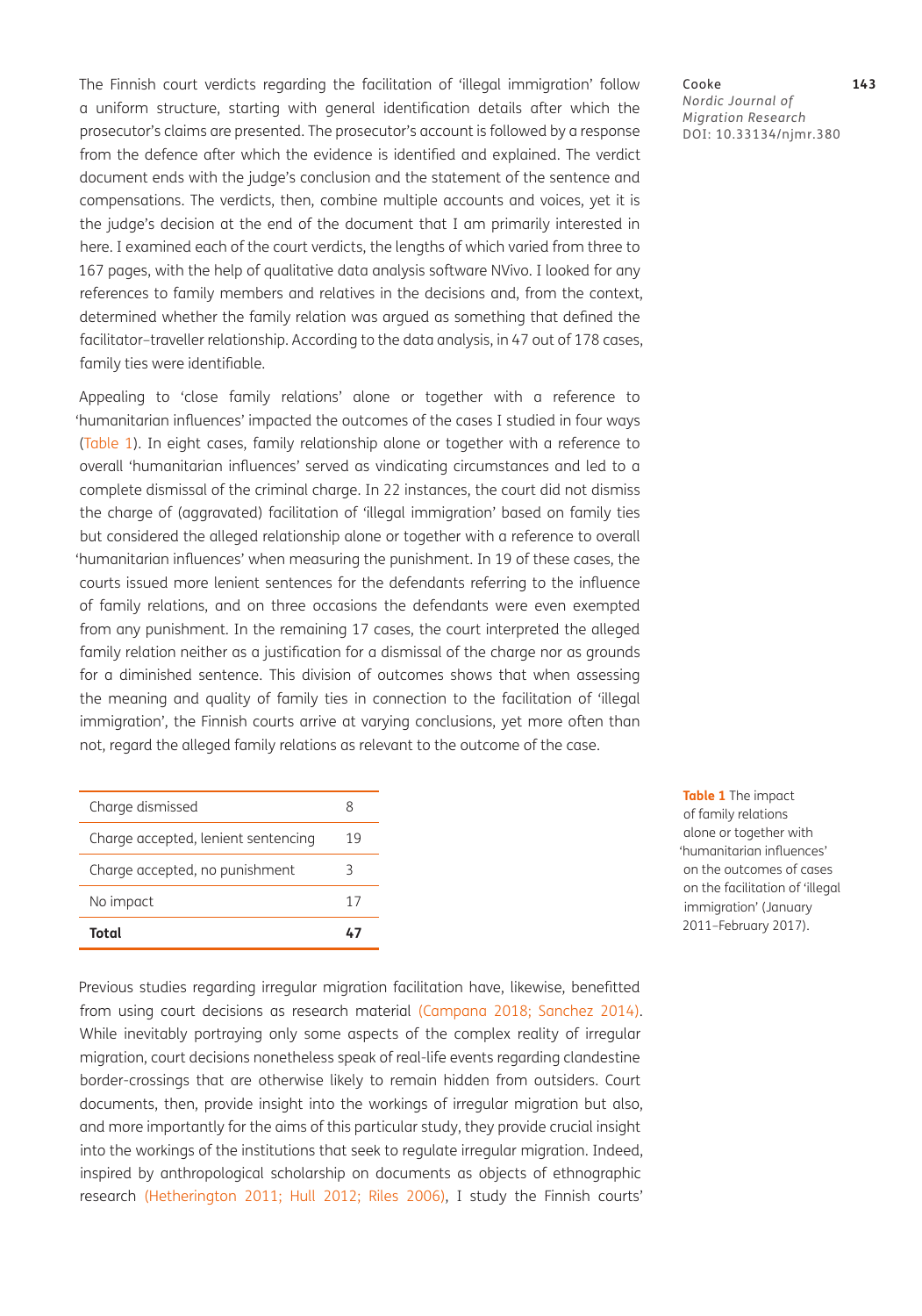documents as material that speaks more broadly of the legal institutions themselves, their rules, practices and ideologies. The Finnish courts' verdicts, consequently, do not merely state the outcome of a legal case, but make visible a variety of normative assumptions regarding notions such as 'close family relations' that underline legal deliberations.

Cooke **144** *Nordic Journal of Migration Research* DOI: [10.33134/njmr.380](https://doi.org/10.33134/njmr.380)

# **THE FINNISH COURTS' SHIFTING CRITERIA FOR 'CLOSE FAMILY RELATIONS'**

## **REPRODUCING AND CHALLENGING HEGEMONIC FAMILY IDEALS**

The analysis of court decisions on 'illegal immigration' in which the facilitator claims to be related to the traveller provides insight into the different judges' views on what constitutes a close family tie. Migration scholars have studied the construction of close family ties particularly in connection to marriage migration and argued that the ways in which the state controls the entry and stay of family members reveals normative assumptions regarding family life (Fink 2001; [Strasser et al. 2009](#page-16-9)). Migration scholar Saara Pellander has studied the role of Finnish immigration bureaucrats as moral gatekeepers who decide if the marriage of migrant applicants corresponds with what they regard as suitable for gaining Finnish residency (Pellander 2015: 14). Similarly to immigration bureaucrats, Finnish court officials can be seen as moral gatekeepers whose work with formal immigration regulations intertwines with various normative frameworks and value systems (see also [Leinonen & Pellander 2014](#page-15-7)). Scholars have noted that court cases involving people from cultural minorities can problematically become sites where cultural difference is produced and assumed hegemonic values of the cultural majority are enforced ([Aliverti 2018](#page-13-5); D'hondt 2010). However, in the cases of facilitating 'illegal immigration' assessed by the Finnish courts, hegemonic family ideals were both underlined and challenged by the judges and lay judges. The judges' expectations regarding close family ties became visible in a number of verdicts, yet in the following five instances these expectations became particularly noticeable.

Applying the idea of 'Finnish culture' as a point of reference when evaluating suitable family ties became evident in a case where a person facilitated an irregular entry for a Somali man who travelled on a cruise ship from Stockholm to Helsinki. In court, the facilitator appealed to family reasons by arguing that he and the traveller are part of the same 'tribe' (*heimo*). In the verdict, the judge considered the relationship between the men and concluded:

The district court states that it is both impossible and unnecessary to determine whether [A] and [B] are somehow related to each other as there is a lack of concepts regarding tribes and clans in Finnish culture.

In that case, the judge reasoned that there is no (close enough) family relation between the men and found the facilitator guilty of a crime. The alleged lack of suitable terminology regarding tribal relations 'in Finnish culture' appears, at first, as a welcome acknowledgement of the shortcomings relating to the normativity of the national culture in the trial. Arguably, however, the judge's conclusion on the *impossibility* of evaluation when talking about family ties unorthodox in Finland works to strengthen the national culture's hegemony in trials. The judge appears to conclude that if the evaluative measures deriving from the national culture are not sufficient, assessment is 'both impossible and unnecessary'.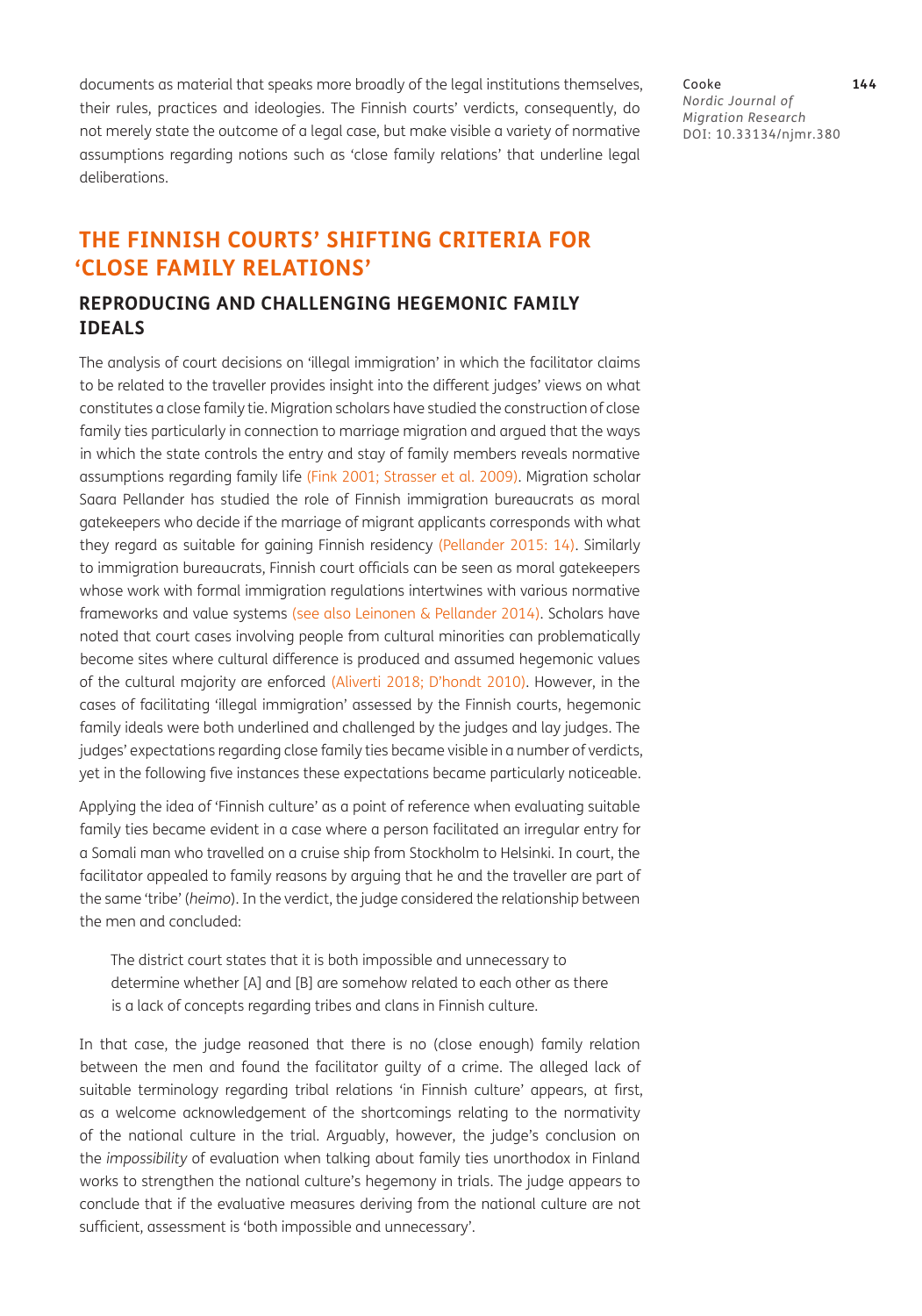Another case in which the judge's assessment of close family relations reflected the hegemony of the national culture included a Finnish woman C and her partner D. Even when the immigration authorities had in their recent decision on D's residence permit regarded him and C as a married couple, the judge assessed the relationship differently. According to the verdict, after a yearlong online relationship, the couple met in Gambia, where C converted to Islam and became married to D in accordance with the local customs. After that, the next physical reunion for the couple took place two years later. Later that same year, C assisted D to enter Finland unauthorised by air under a false name. In Finland, the couple married again and, according to C, now lived 'an ordinary, happy family life'. The judge, however, was sceptical regarding the quality of the long-distance relationship predating their time in Finland:

These days, it is possible to enter into a relationship even if the persons never physically met. These relationships, however, are not the types of family relations suggested in the law […] [C] had only met [D] twice before booking the trip [to Finland].

Although the judge recognised that foundations for a relationship can be created in a number of different ways, it remains unclear why a physical connection appeared as an imperative prerequisite of a close relationship for her. The dismissal of the customary marriage and regarding the limited physical connection as unusual hardly reflected any objective reading of the law, but rather revealed some of the normative assumptions held by this particular judge. The judge, in the end, convicted C for the facilitation of 'illegal immigration' yet, paradoxically, concluded that the motives, which 'are quite close to the reasons outlined in 17:8.2§ of the criminal law', constitute a justification for a reduced sentence of 870 euros.

Ideals relating to suitable communication practices between family members came to the fore in a case where an Afghan man, E, living in Finland assisted his daughter's spouse to enter the country through irregular means. The son-in-law arrived on a cruise ship departing from Sweden, and the judge paid special attention to the communication between different parties leading up to the event:

The defendant [E] has… told that the person who asked for his assistance in organising the cruise travel was his daughter's spouse's father, not the spouse himself. This suggests that the relationship between [E] and the person he assisted in entering the country has not been a particularly close one.

It is likely that in this instance the judge failed to recognise the cultural specificity of communication practices and their link to the wider social hierarchies regarding, for example, age and status. Having a middleman communicating between two people in a situation such as the one described earlier, felt most likely not out of place for the people involved but worked to display central generation- and genderrelated hierarchies regarding decision-making. The judge assessing the case clearly understood the indirect communication style as atypical for close family members, which highlighted his own cultural ideals relating to how family members should interact. Despite the disregarding of the 'close family tie' argument by this judge, however, the court of appeal reassessed the case and, as I will show later, issued a reduced sentence for the father-in-law.

Despite the dominant culture's inescapable intertwining with the national law and trials (see also [Rosen 2006](#page-15-8), [2018\)](#page-15-9), the assumed minority views did, perhaps surprisingly,

Cooke **145** *Nordic Journal of Migration Research* DOI: [10.33134/njmr.380](https://doi.org/10.33134/njmr.380)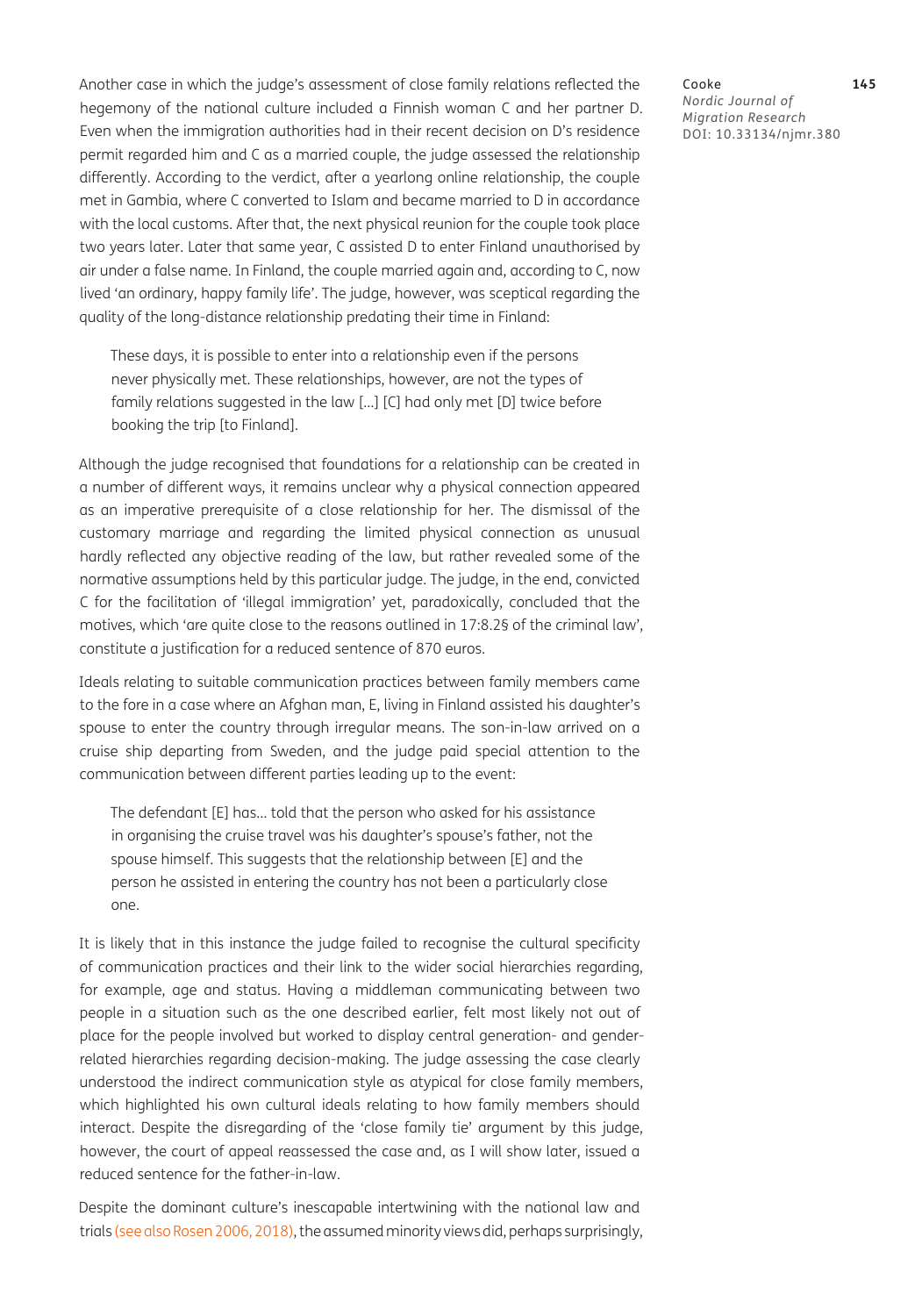receive the courts' recognition in some of the cases I studied. In one of those cases, an Iraqi couple living in Finland drove five of their relatives across the border between Sweden and Finland in order to assist them in their asylum-seeking processes. In his assessment of the facilitation of 'illegal immigration', the judge considered the family relations as well as the cultural backgrounds potentially influencing the case. According to the verdict, the parents of the couple had urged the couple to assist their relatives in travelling to Finland. The judge concluded that 'According to Iraqi cultural norms, the defendants did not have the option to act against their parents' will' and that 'In their culture, assisting close relatives is an obligation'. In the end, the judge found the couple guilty of facilitating 'illegal immigration' but exempted them from any punishment.

Another case in which the court's assessment took into account the potential cultural differences in evaluating family ties included an Iraqi man and his cousin who travelled to Finland through irregular means. The district court judge concluded that the facilitation of 'illegal immigration' was carried out for acceptable reasons due to issues including the unsafe situation of the country of origin and lack of financial gain for the facilitator. The judge did not explicitly state whether the family tie between the facilitator and the traveller impacted her decision to excuse the act, but she did comment on the relationship:

Even when a cousin is not considered a close relative in Finland, it is understandable that in other cultures this may be different, and the feeling of solidarity and desire to help […] extend to a wider circle of relatives.

As demonstrated in the earlier cases, different courts ended up striking a different balance between enforcing assumed hegemonic values of the cultural majority, but also of the cultural minority, in assessing 'close family ties'. The idea of the national culture was present in the trials, but interestingly judges used it both as a normative yardstick and as an insufficient point of reference when measuring suitable family relations. The criterion for a family relationship that counts, then, is in a constant normative flux, highlighting the uncertainties and inconsistencies at play when a state institution responds to irregular migration. This is an important point to highlight in the discussions on the European border and migration regimes, in which stressing the agency and varied mobility strategies of migrants have become common (Collyer 2012; [Mainwaring 2016](#page-15-10); Sigona 2012; Triandafyllidou 2017), yet the everyday, ideological discrepancies of 'the state' that seeks to govern irregular migration have often been overlooked (but see [Eule 2017\)](#page-14-1). Some scholars have stressed the arbitrariness of immigration bureaucrats, yet they have tended to link the arbitrariness to a broader ideology and political objective that seeks to prevent immigration (Bodström 2020; Näre 2018). The everyday institutional responses of Finnish courts to the facilitation of 'illegal immigration', however, show that the governing of immigration intertwines with complex normative orders and value systems. The facilitation of immigration, then, is a contested category that can be il/legalised by individual judges based on their more or less explicitly pronounced normative understandings on what constitutes a close family relationship.

### **THE TEMPORAL FLUX OF LIVED FAMILY RELATIONS**

The Finnish courts' decisions regarding family ties and the facilitation of 'illegal immigration' highlight some of the normative ideals on family life held by different judges, but they also indicate that the courts lay emphasis on social, lived family Cooke **146** *Nordic Journal of Migration Research* DOI: [10.33134/njmr.380](https://doi.org/10.33134/njmr.380)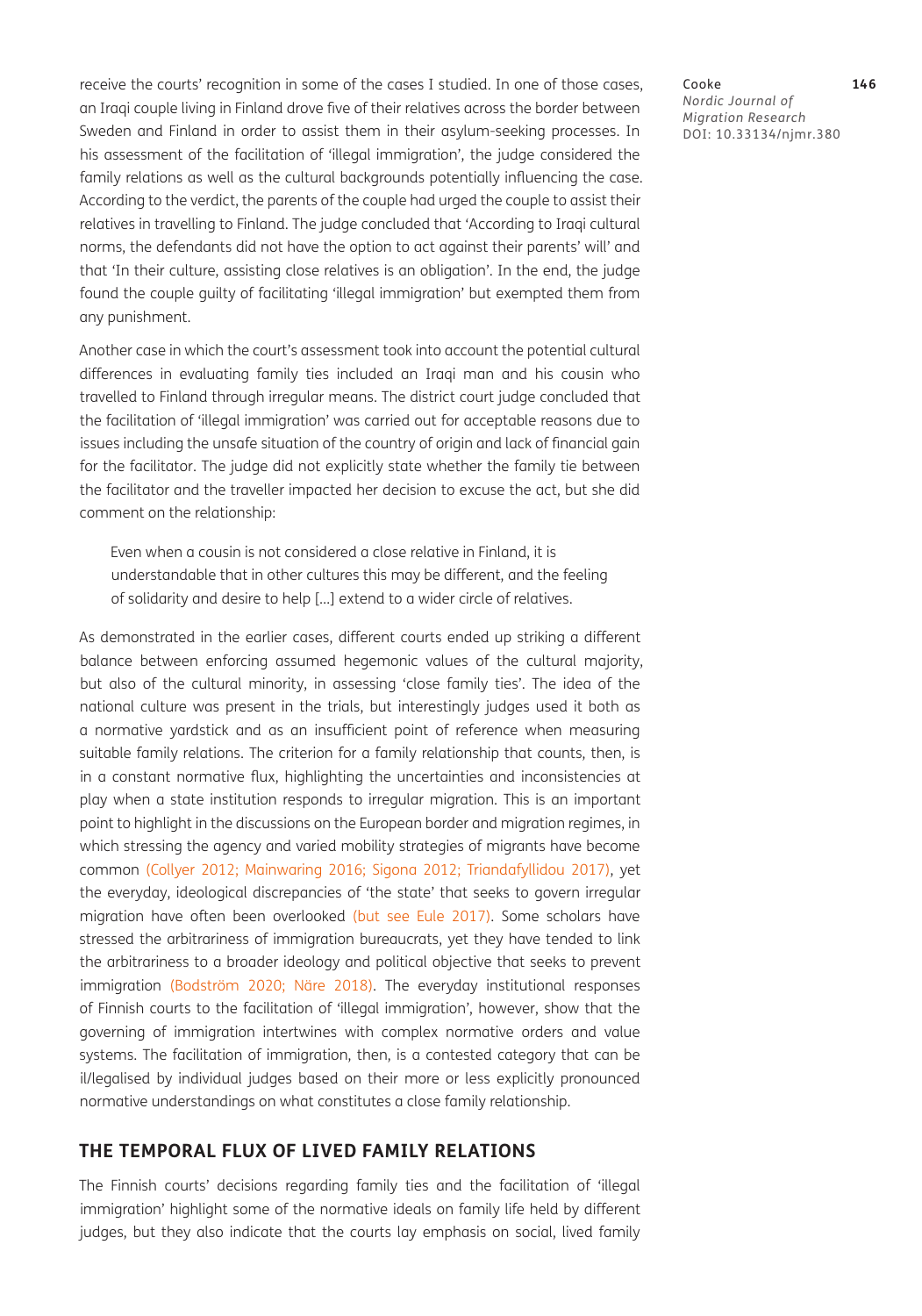relations. While anthropologists, among other scholars, have challenged the value of the biology/culture dichotomy in studying 'relatedness' [\(Carsten 2000](#page-13-6), [2013\)](#page-13-7), the division appears relevant in the on-going debates regarding immigration, family reunification and DNA evidence. A study on family reunification practices in Austria, Finland and Germany, for example, argued that while there is a general trend towards an increased use of DNA testing in the context of immigration, Finnish immigration authorities do not see the role of biology as determinative in evaluating 'genuine family life' ([Heinemann, Naue & Tapaninen 2013;](#page-14-6) Heinemann et al. 2015). The DNA truth is contested in Finland as it is not alone sufficient in proving a family tie but can only be used to support other types of evidence (e.g. interviews) regarding genuine family life ([Heinemann, Naue & Tapaninen 2013](#page-14-6): 199–200; see also Halme-Tuomisaari, Tapaninen & Aunela 2018). DNA testing is, arguably, only used as the last resort and, in comparison with Germany and Austria, the Finnish immigration authorities work with a more extensive definition of the family that is not based solely on consanguinity or marriage ([Heinemann, Naue & Tapaninen 2013](#page-14-6): 199; Heinemann et al. 2015: 41). 1

Corresponding with the findings regarding Finland in Heinemann's study, several of the courts I studied stressed the social, lived family relations in their evaluations of close family ties and paid little attention to DNA. This was the case, for example, when the court assessed the relationship between the earlier mentioned Afghan man, E, and his son-in-law. In the court, the father-in-law claimed that due to the existing family relationship he felt compelled to help his son-in-law even when this meant acting unlawfully. The district court judge, however, doubted the closeness of the family tie particularly with regard to the alleged married couple. Although the couple had been together for five years and they had a child together, the lack of social, lived family relations eroded the kinship argument: 'The defendant [E] has told that the person he assisted in entering the country is his daughter's spouse, with whom, however, she has never lived. The district court sees […] that the act is not to be considered as carried out for acceptable reasons'. Consequently, the judge found the father-in-law guilty of facilitating 'illegal immigration' and sentenced him to 30 days of suspended sentence. Interestingly, after the district court judge disregarded the 'close family relation' argument based on the seeming lack of social, lived family relations, the defendant offered further details on the claimed close relationship in his appeal:

The person [E] assisted in entering Finland was his wife's cousin, daughter's spouse as well as his daughter's child's father. [E] had known him already as a child. In Afghanistan they had lived as neighbours.

Stressing the intertwined family relations and a shared past benefitted F's case as the court of appeal reduced his sentence to a fine of 300 euros. This case highlights the shifting criteria applied by different courts in deciding on the il/legality of migration and shows, furthermore, that even a family relation that falls clearly outside of the Aliens Act's definition can be taken into account when a judge decides on the il/ legality of irregular migration.

Another case in which the court paid attention to the potential shared history between the facilitator and the traveller included a Somalian man, F, and his half-brother who

Cooke **147** *Nordic Journal of Migration Research* DOI: [10.33134/njmr.380](https://doi.org/10.33134/njmr.380)

<sup>1</sup> The Finnish immigration authorities' evaluation of family ties rests on the definition provided by the Aliens Act of Finland. See page 4 of this article.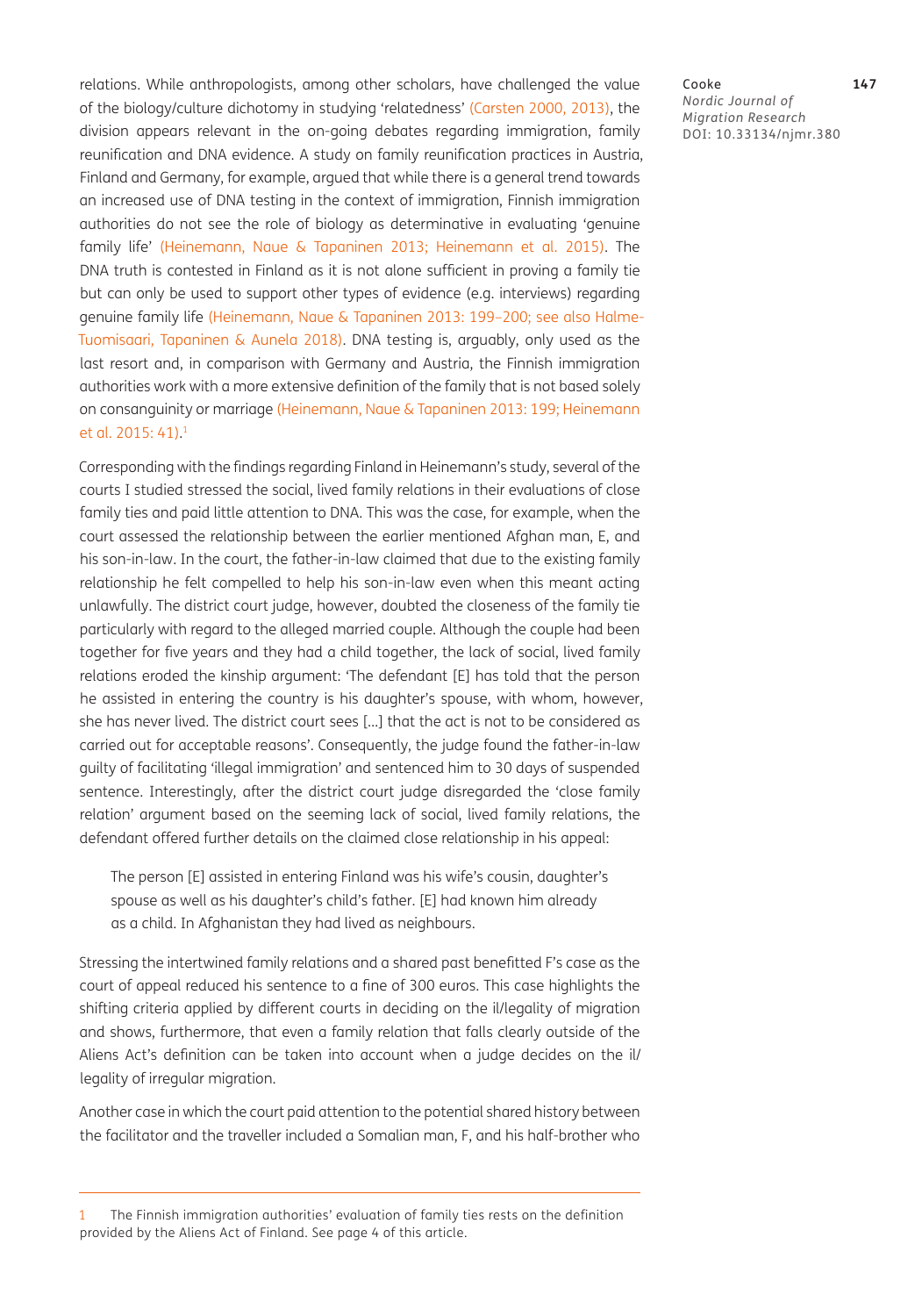arrived in Finland on a cruise ship without official travel documents. In the verdict, the judge evaluated the relationship between the men:

[F] has told that he has not lived together with his half-brother, but has met him earlier. [F] has told […] that he has not grown up in the same place as the boy. The father had lots of women and [F] did not know about the boy.

In the end, the judge did not consider the alleged family relationship as significant but sentenced the defendant to a fine of 600 euros for the facilitation of 'illegal immigration'. Arguably, then, the lack of a shared past or other proven social kinship between F and his half-brother led the judge to ignore the close family relation argument.

While in the cases of E and F, the judges paid close attention to the lived family relations of the past, other judges proved to be more interested in the present living arrangements between some of the claimed relatives. A defendant, G, who was one of 11 defendants charged in a large case on the aggravated facilitation of 'illegal immigration', argued that one of the persons he assisted to enter Finland was his nephew. According to G, he had known the boy from his childhood and felt like he had raised him, but the court concluded:

According to [G]'s account, he has had a close relationship with [his nephew H] in Iraq. [G] has, however, lived in Finland for a longish time before the incident [alleged facilitation of illegal immigration] and has not, as stated also by himself, kept in touch with [H] after [H] arrived in Finland. Taking this into account, [G]'s relationship with [H] cannot be regarded as the type of close family tie referred to in the law.

Another defendant charged in the same case, J, argued, likewise, that two of the people he assisted in entering Finland were his nephews. According to the court paperwork, the nephews had both stayed with their uncle J for several months after they arrived in Finland. Furthermore, the lived social family tie prior to their time in Finland, particularly between J and K, attracted the court's attention:

It has been made apparent that [nephew K] has lived with [uncle J] when [nephew K] was little. [Uncle J] had adopted [nephew K] […] With regard to [nephew K] and [nephew L], [uncle J]'s actions must be considered as carried out for acceptable reasons due to close family relations.

In the cases of G and J, then, the courts paid special attention to the time after the alleged facilitation of 'illegal immigration' when evaluating the closeness of family ties. The assessments of these cases highlight the shifting temporal focus of court decisions regarding family relations in irregular migration, but also indicates that if the lived family relation is seen as strong, even an uncle–nephew family relationship can render the facilitation of irregular migration legal. Furthermore, the proceedings in a case including a father who facilitated the travel of his daughter from Iran to Finland shows that even within the same case different courts lay emphasis on varying moments in lived family relations. In that case, the district court judge drew attention to the long period of separation between the father and the daughter before the facilitation of 'illegal immigration' and found the father guilty of the crime. However, after the court of appeal reassessed the case, it concluded that the father's extreme actions in bringing his daughter to Finland indicated that the family relation was genuine despite the long period of separation. In evaluating the family relation,

Cooke **148** *Nordic Journal of Migration Research* DOI: [10.33134/njmr.380](https://doi.org/10.33134/njmr.380)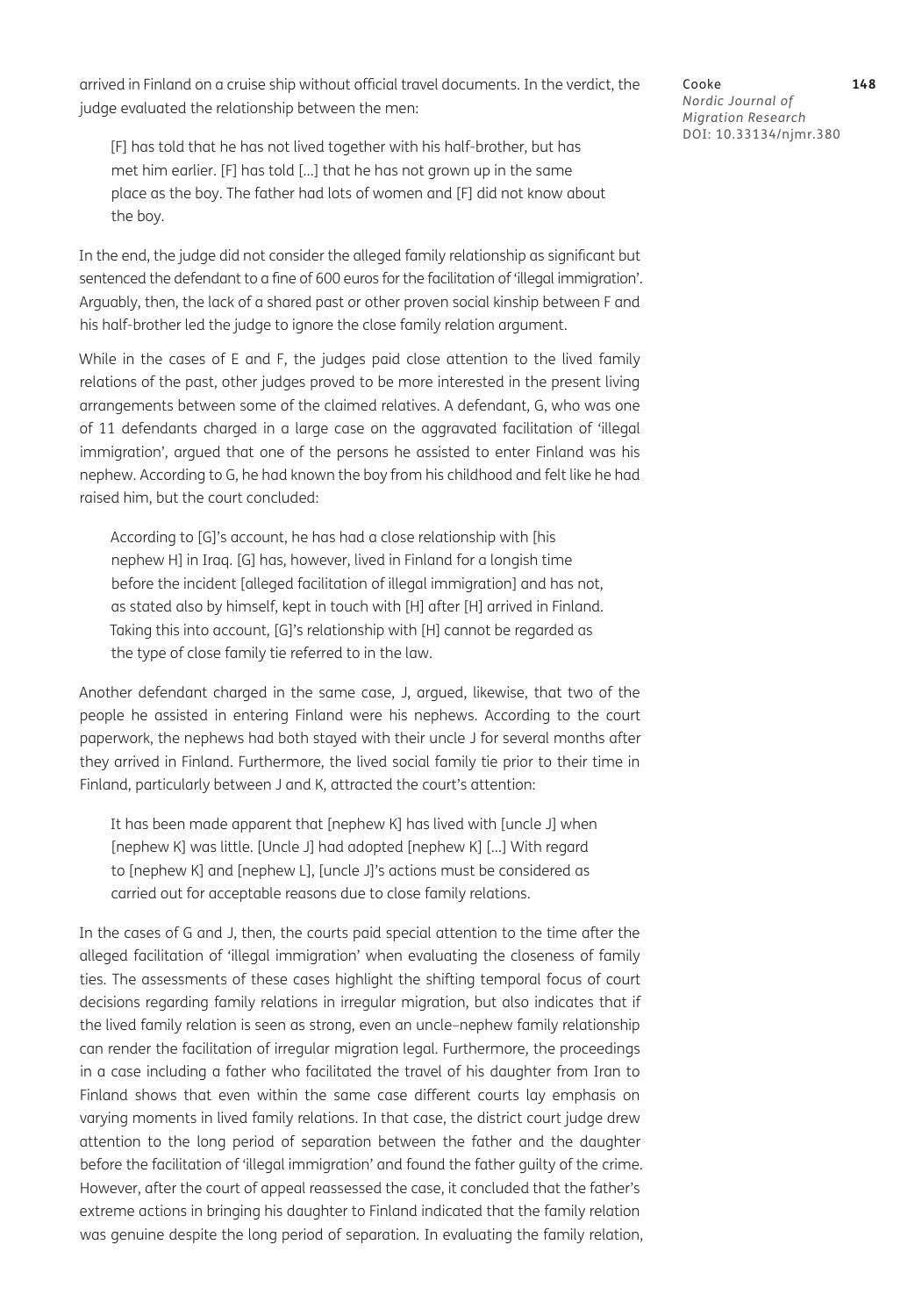then, the court of appeal laid emphasis on the time of the incident, rather than the past years, and concluded that the father–daughter family tie sufficed to justify the act completely. This significance of time and temporality is also visible in the context of family reunification applications, as the Finnish Immigration Service tends to see a prolonged period of separation as undoing genuine family ties (Halme-Tuomisaari, Tapaninen & Aunela 2018: 13). The Finnish courts' approach to time was, however, less straightforward than that and the courts focused varyingly to the past and the present in their assessments of lived family relations.

The Finnish courts' varied approaches to co-constructing family ties and 'il/legal immigration' reveal the constant normative and temporal flux underlining the judicial assessments regarding close family ties and, furthermore, highlights the everyday irregularity of a state institution in controlling irregular migration through criminalisation. While it could be argued that this irregularity is telling of the state's failure to fully and consistently regulate immigration (e.g. [Castles 2010](#page-13-8)), it can also be reasoned that 'imperfect' migration control is an inherent feature of migration policy ([Massey, Durand & Pren 2016\)](#page-15-11). The messiness of migration control links to the competing interests of different actors (e.g. states, migrants, non-governmental organisations, EU) constituting the border and migration regimes ([Eule, Loher & Wyss](#page-14-2)  [2018](#page-14-2)), and the discrepancies, I argue, also underline the multiple rationales and complex moralities at play when different actors within a state institution deal with issues of irregular migration and families. Indeed, state institutions are hardly neutral bureaucratic entities that simply enforce rules and laws, but they mobilise values and ultimately reflect the broader ideological environment in which they operate in ([Fassin 2015](#page-14-7); Näre 2018; see also [Sharma & Gupta 2007](#page-15-12): 11–18). In deciding on 'illegal immigration' facilitated by relatives, then, the Finnish judges enact legal order but also inevitably reflect and produce representations of nationhood and families. In the previous sections, I have unpacked different judges' views on 'close family relations' in more detail, yet more remains to be said about the broader ideological environment that appears in the background of these court negotiations.

# **PRODUCING LEGAL, NATIONAL AND FAMILIAL ORDERS IN FINNISH COURTS**

When issuing verdicts on 'illegal immigration' and family ties, the Finnish courts necessarily become sites of contested orders where powerful legal, national and familial ideologies are all present. The state-led criminalisation of cross-border mobility of undocumented immigrants works to maintain the 'national order of things' (Malkki 1995), in which geographical rootedness of human beings represents the ideal and immigrants are, thus, seen as out of place. Immigrants, regarded as outside the real or imagined nation-state system, constitute a sort of excess population that appears 'unnatural' and calls for measures of control (Khosravi 2010: 122). Through punishing individual facilitators, the courts institute control and contribute towards normalising the national order yet, interestingly, family relations do serve to justify some cases of disturbance for the national order when irregular migration is facilitated by a relative. While the criteria for family relations that count proves shifting when looking at individual court cases, there is no denying that family relations do matter for most of the courts. As Table 1 highlights, when a defendant's motive for facilitating 'illegal immigration' was explained through family relations, the courts more often than not took it into account in a way that favoured the defendant. Furthermore, a number of courts were even particularly flexible in their interpretation of 'close family relations'

#### Cooke **149** *Nordic Journal of Migration Research* DOI: [10.33134/njmr.380](https://doi.org/10.33134/njmr.380)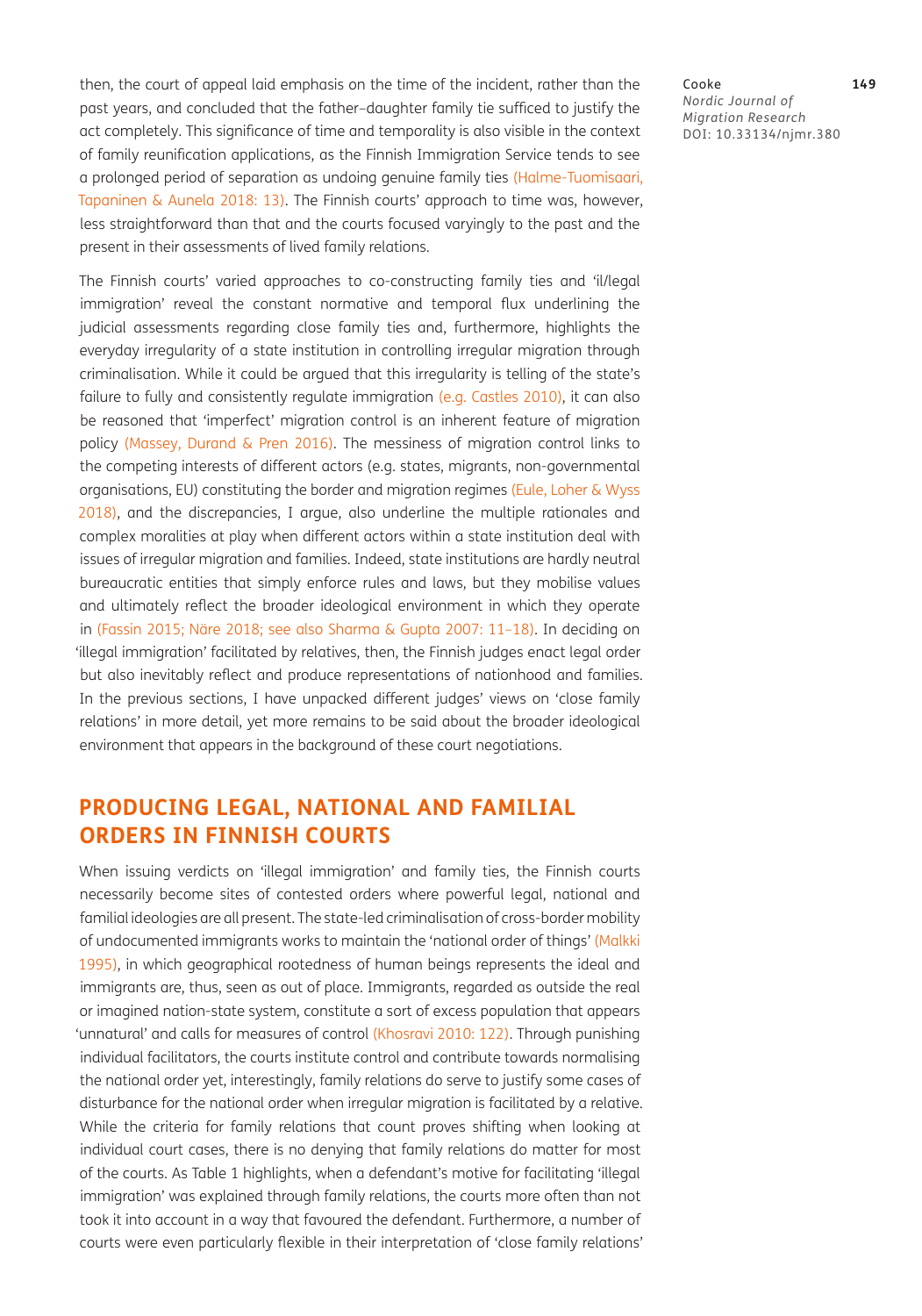and in several instances the judges ended up disregarding the reduced definition of a family member as cited in the Aliens Act. The facilitators who were either discharged (eight cases) or received no punishment of the crime (three cases) facilitated irregular cross-border mobility for a wife, son and daughter, but also for a brother, half-brother, nephews, cousins, daughter's husband, uncle and for somewhat vaguely defined 'wife's relatives'. Furthermore, the 19 cases in which the courts issued more lenient punishments for defendants due to close personal relationships, included people who facilitated irregular migration for brothers, cousins and a nephew but also for their tribesman, sisters' husbands and even a mother's second cousin's child. So, while the Aliens Act would have only recognised the facilitator's spouse and own offspring as close family members, a number of courts took a significantly more lenient approach in determining what kind of family relations matter. Hence, in a number of cases even a person's not-so-close family tie, certainly if assessed against the Aliens Act's definition, served to either undo the illegality of facilitating irregular migration or, more often, result in a reduced sentence for the facilitator.

The Finnish courts' receptive approach to diverse facilitator–traveller family ties appears surprising in the current climate of increased securitisation of migration. Framing migration as a security threat became common in the post-9/11 world [\(Karyotis 2007;](#page-15-13) [Tirman 2004](#page-16-10)) as the 'migrant threat' was produced by, in particular, politicians, security professionals and media outlets in the US and in Europe [\(Bigo](#page-13-9)  [2002](#page-13-9); [Bourbeau 2011;](#page-13-1) [Tsoukala 2011\)](#page-16-4). The migration-security nexus is, likewise, visible in Finland where the criminalisation of the facilitation of 'illegal immigration' has intensified significantly over the past decades. This is part of a more general trend where national security concerns have gained increasing foothold in Finnish immigration law and in policy [\(Palander & Pellander 2019\)](#page-15-3).

Indeed, in their analysis of Finnish legal texts and policy reports, Jaana Palander and Saara Pellander found that there has been a clear move towards increased securitisation of human mobility in immigration policy and legislation since the 1980s. They, moreover, identified a further strengthening of securitisation and antiimmigration rhetoric since 2000, concluding that Finland is part of 'building the "fortress Europe" against "illegal immigration"' ([Palander & Pellander 2019:](#page-15-3) 190). The findings of my study, however, paint a more complex picture by suggesting that what is considered 'illegal immigration' is constantly contested in court cases where family relations intertwine with irregular migration. This, as mentioned earlier, does not mean that the family reunification process that some of the facilitators and travellers are likely to enter, or have perhaps already been subjected to by the time of the trial, would be successful. My research material does not offer information on what happened to the travellers after their arrivals to Finland, and the Finnish judges, indeed, have very limited power when it comes to legalising long-term migration. Yet showing that Finnish judges are prepared to push the boundaries of what is legal in the context of irregular migration and challenge the 'national order of things' in order to account for motives that relate to family ties, adds a more humane narrative concerning the management of migration alongside to the dominant one that increasingly securitises migration.

## **CONCLUSIONS**

When issuing verdicts on 'illegal immigration' and family ties, the Finnish courts turn into sites of contested orders where powerful legal, national and familial ideologies are all present. Despite the strong context of securitisation of migration that ties into

#### Cooke **150** *Nordic Journal of Migration Research* DOI: [10.33134/njmr.380](https://doi.org/10.33134/njmr.380)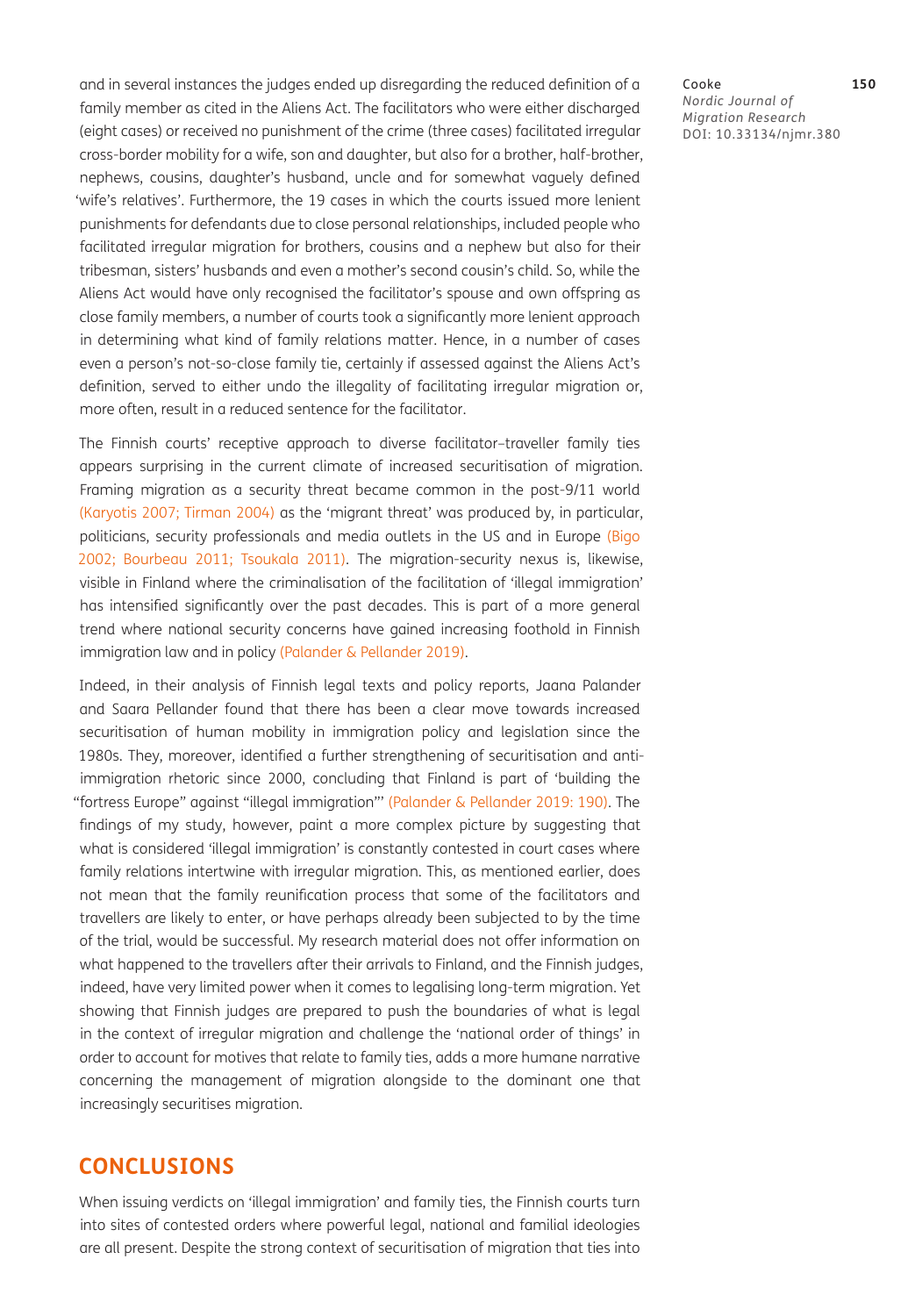the criminalisation of the facilitation of 'illegal immigration', I found that the Finnish courts regularly challenge the migration-security paradigm through emphasising the significance of family ties in the facilitation of 'illegal immigration'. Although the criteria in assessing 'close family relations' was in a constant normative and temporal flux, most of the judges demonstrated a receptive approach to facilitator–traveller family ties. This became visible as several judges interpreted the definition of a family member as outlined in the Aliens Act in a loose manner.

The people who facilitate irregular cross-border mobility for family members challenge the legal and national orders of a state in an effort to maintain familial relationships and enable the physical proximity of family members. A number of judges were responsive to this rationale, showing understanding of and reproducing the 'familial order of things' which, furthermore, adds insight into discussions highlighting the discursive power of migration categories and labels. National borders produce a mix of classifications and subjectivities, and 'illegal immigration' constitutes a particularly powerful category as it helps to maintain the idea of a unified national identity of citizens (cf. Behdad 1998; Khosravi 2010: 115). Irregular migration facilitators, the vehicles of 'illegal immigration', are frequently linked to transnational organised crime [\(Baird & Van Liempt 2015](#page-13-10): 5–8; [UNODC 2010](#page-16-1), [2018](#page-16-2)) and villainised in the European anti-smuggling agenda as smugglers who exploit vulnerable migrants (Perowski & Squire 2018: 3). While framing irregular migration facilitators as exploiting smugglers has undeniable discursive power, the Finnish judges' decisions show, however, that assigning a facilitator with the label of a 'close family member' can lead to regarding the person's involvement in 'illegal immigration' as secondary. Consequently, it is the label relating to family ties rather than migration that proves more powerful in these situations.

Ultimately, then, this article speaks against the 'categorical fetishism' characterising the deeply politicised discussions around those on the move in the context of the European migration 'crisis' ([Crawley & Skleparis 2018](#page-14-8); see also [Apostolova 2015\)](#page-13-11). Migration-related categories, such as 'migrants' and 'refugees', are embedded in a social world where lawyers, politicians, advocates and academics all push their conceptual boundaries and mobilise them to represent a particular type of social reality (cf. Zetter 2007). The category of an exploiting smuggler, then, is no different from that and its links to political agendas that strive to control irregular migration through criminalisation seem particularly clear (cf. [Perkowski & Squire 2018\)](#page-15-0). Scholars have, indeed, recently began highlighting the complex dynamics between irregular migration facilitators and the travellers [\(Achilli & Abu Samra 2021;](#page-13-0) [Perkowski & Squire](#page-15-0)  [2018](#page-15-0): 9–12), yet it is not just the academics who push the boundaries of who become to be regarded as smugglers, facilitators or 'illegal' travellers. As this study shows, the state actors within those institutions that regulate migration through crime, and contribute towards producing the European border and migration regimes, are not defined by a desire to place people into neat categorical boxes, but they show an understanding of the messy social realities behind irregular migration.

### **ACKNOWLEDGEMENTS**

This work was supported by the European Research Council Consolidator Grant project n. 681814 entitled Cultural Expertise in Europe: What is it useful for? (EURO-EXPERT).

I would like to thank Prof. Hannu I. Heikkinen and Dr. Sami Lakomäki for their very helpful comments and suggestions during the writing process of this paper.

Cooke **151** *Nordic Journal of Migration Research* DOI: [10.33134/njmr.380](https://doi.org/10.33134/njmr.380)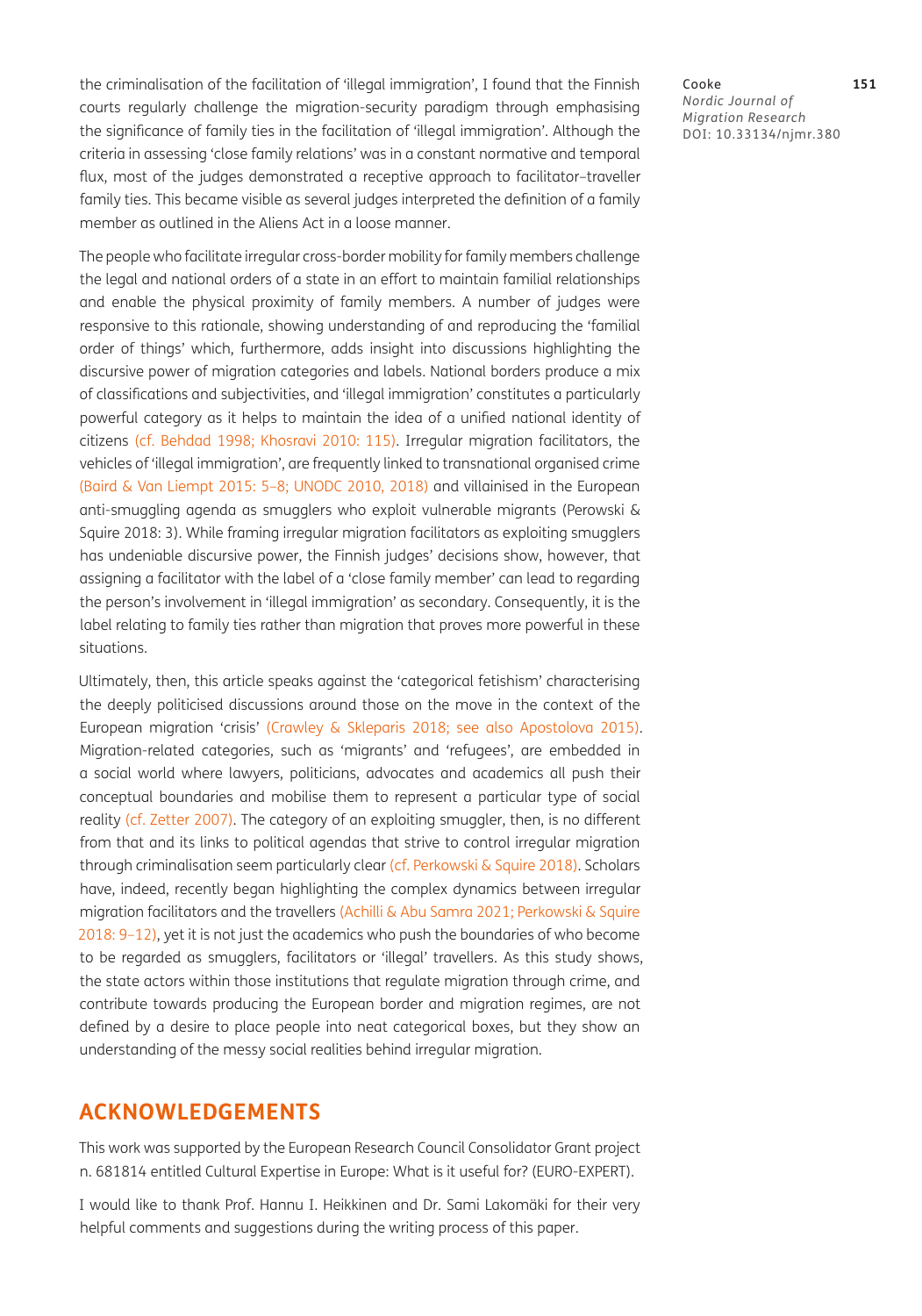# **COMPETING INTERESTS**

The author has no competing interests to declare.

# **AUTHOR AFFILIATION**

**Taina Cooke <sup>D</sup>** [orcid.org/0000-0001-5258-8641](https://orcid.org/0000-0001-5258-8641) University of Oulu, Oulu, FI

# **REFERENCES**

- **Abel, R.** 2012. Who's bringing the children? Expanding the family exemption for child smuggling offenses. *Michigan Law Review First Impressions*, 110: 52–62.
- <span id="page-13-0"></span>**Achilli, L** and **Abu Samra, M.** 2021 Beyond legality and illegality: Palestinian informal networks and the ethno-political facilitation of irregular migration from Syria. *Journal of Ethnic and Migration Studies*, 47(15): 3345–3366. DOI: [https://doi.org/](https://doi.org/10.1080/1369183X.2019.1671181) [10.1080/1369183X.2019.1671181](https://doi.org/10.1080/1369183X.2019.1671181)
- <span id="page-13-3"></span>Aliens Act 639/1993, Laki ulkomaalaislain muuttamisesta. Available at: [https://www.](https://www.finlex.fi/fi/laki/alkup/1993/19930639) [finlex.fi/fi/laki/alkup/1993/19930639](https://www.finlex.fi/fi/laki/alkup/1993/19930639) [Last accessed 9 February 2022].
- <span id="page-13-5"></span>**Aliverti, A.** 2018. Strangers in Our Midst. The Construction of Difference Through Cultural Appeals in Criminal Justice Litigation. In: Bosworth, M, Parmar, A and Vazquez, Y (eds.), *Race, Criminal Justice, and Migration Control*. pp. 127–141. Oxford: Oxford University Press.
- <span id="page-13-11"></span>**Apostolova, R.** 2015. Of refugees and migrants: Stigma, politics, and boundary work at the borders of Europe. *American Sociological Association Newsletter*, September 14.
- <span id="page-13-10"></span>**Baird, T** and **van Liempt, I.** 2015. Scrutinising the double disadvantage: Knowledge production in the messy field of migrant smuggling. *Journal of Ethnic and Migration Studies*, 42(3): 400–417. DOI: https://doi.org/10.1080/136918 3X.2015.1103172
- **Behdad, A.** 1998. INS and outs: Producing delinquency at the border. *Aztlán*, 23(1): 103–113.
- <span id="page-13-9"></span>**Bigo, D.** 2002. Security and immigration: Toward a critique of the governmentality of unease. *Alternatives*, 27: 63–92. DOI:<https://doi.org/10.1177/03043754020270S105>
- **Bodström, E.** 2020. 'Because Migri Says So': Legitimation in negative asylum decisions in Finland. *Nordic Journal of Migration Research*, 10(2): 5–19. DOI: <https://doi.org/10.33134/njmr.134>
- <span id="page-13-1"></span>**Bourbeau, P.** 2011. *The securitization of migration. A study of movement and order*. London: Routledge. DOI:<https://doi.org/10.4324/9780203829349>
- <span id="page-13-4"></span>**Campana, P.** 2018. Out of Africa: The organization of migrant smuggling across the Mediterranean. *European Journal of Criminology*, 15(4): 481–502. DOI: [https://](https://doi.org/10.1177/1477370817749179) [doi.org/10.1177/1477370817749179](https://doi.org/10.1177/1477370817749179)
- <span id="page-13-6"></span>**Carsten, J.** 2000. *Cultures of relatedness: New approaches to the study of kinship*. Cambridge: Cambridge University Press.
- <span id="page-13-7"></span>**Carsten, J.** 2013. What kinship does – and how. *HAU: Journal of Ethnographic Theory*, 3(2): 245–51. DOI:<https://doi.org/10.14318/hau3.2.013>
- <span id="page-13-2"></span>**Casas-Cortes, M, Cobarrubias, S, De Genova, N, Garelli, G, Grappi, G, Heller, C, Hess, S, Kasparek, B, Mezzadra, S, Neilson, B, Peano, I, Pezzani, L, Pickles, J, Rahola, F, Riedner, L, Scheel, S** and **Tazzioli, M.** 2015. New keywords: Migration and borders. *Cultural Studies*, 29(1): 55–87. DOI: [https://doi.org/10.1080/09502386.](https://doi.org/10.1080/09502386.2014.891630) [2014.891630](https://doi.org/10.1080/09502386.2014.891630)
- <span id="page-13-8"></span>**Castles, S.** 2010. Why migration policies fail. *Ethnic and Racial Studies*, 27(2): 205– 222. DOI:<https://doi.org/10.1080/0141987042000177306>

Cooke **152** *Nordic Journal of Migration Research* DOI: [10.33134/njmr.380](https://doi.org/10.33134/njmr.380)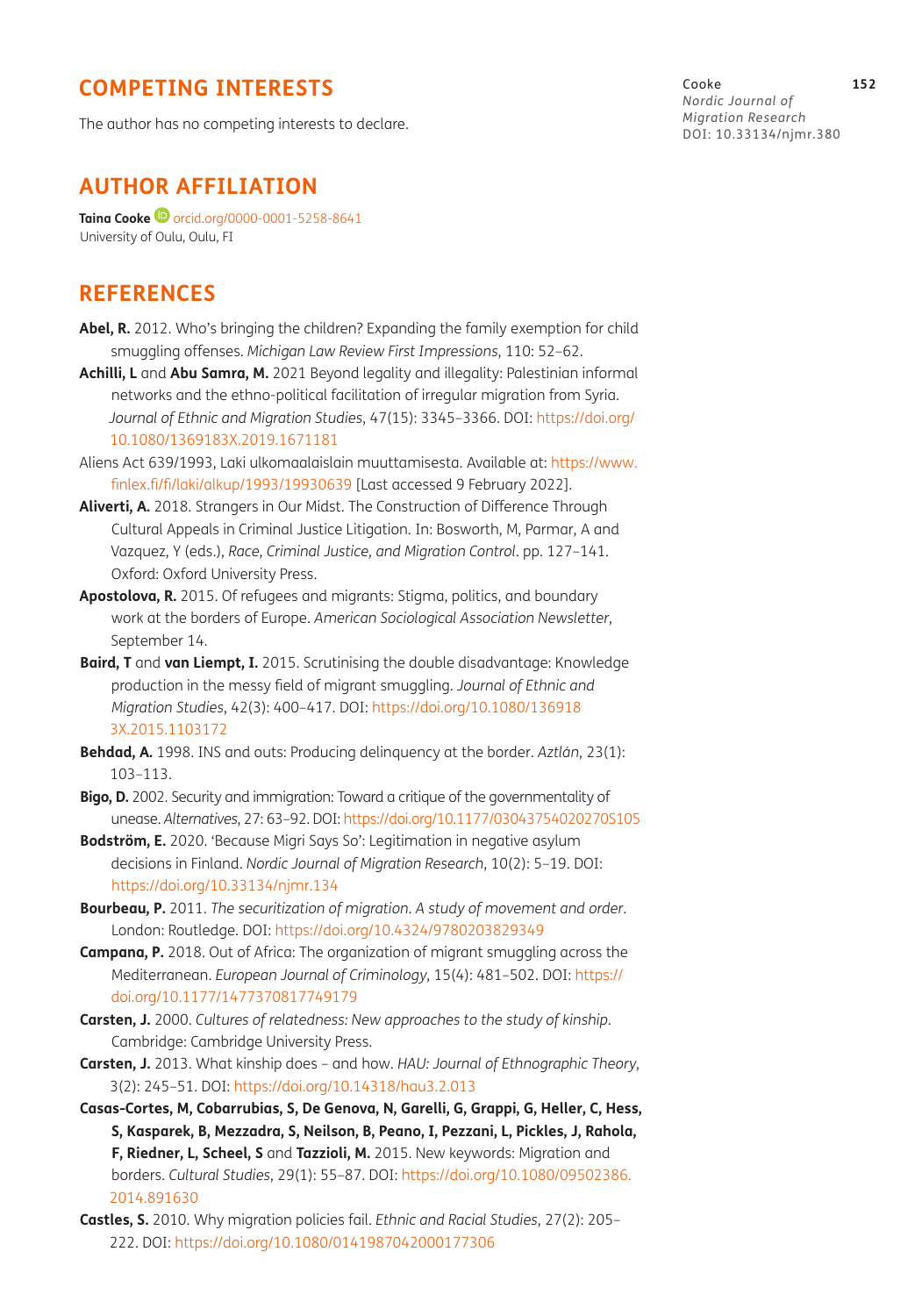- <span id="page-14-0"></span>**Coen, M.** (ed.) 2011*. Human trafficking, smuggling and illegal immigration: International management by criminal organizations* (Vol. 79). Amsterdam: IOS Press.
- **Collyer, M.** 2012. Migrants as strategic actors in the European Union's Global Approach to Migration and Mobility. *Global Networks*, 12(4): 505–524. DOI: <https://doi.org/10.1111/j.1471-0374.2012.00370.x>
- <span id="page-14-8"></span>**Crawley, H** and **Skleparis, D.** 2018. Refugees, migrants, neither, both: Categorical fetishism and the politics of bounding in Europe's 'migration crisis'. *Journal of Ethnic and Migration Studies*, 44(1): 48–64. DOI: [https://doi.org/10.1080/136918](https://doi.org/10.1080/1369183X.2017.1348224) [3X.2017.1348224](https://doi.org/10.1080/1369183X.2017.1348224)
- **De Genova, N.** 2002. Migrant 'illegality' and deportability in everyday life. *Annual Review of Anthropology*, 31: 419–47. DOI: [https://doi.org/10.1146/annurev.](https://doi.org/10.1146/annurev.anthro.31.040402.085432) [anthro.31.040402.085432](https://doi.org/10.1146/annurev.anthro.31.040402.085432)
- **D'hondt, S.** 2010. The cultural defense as courtroom drama: The enactment of identity, sameness, and difference in criminal trial discourse. *Law and Social*  Inquiry, 35(1): 67–98. DOI: [https://doi.org/10.1111/j.1747–4469.2009.01178.x](https://doi.org/10.1111/j.1747-4469.2009.01178.x)
- <span id="page-14-1"></span>**Eule, TG.** 2017. The (surprising?) nonchalance of migration control agents. *Journal of Ethnic and Migration Studies*, 44(16): 2780–2795. DOI: [https://doi.org/10.1080/1](https://doi.org/10.1080/1369183X.2017.1401516) [369183X.2017.1401516](https://doi.org/10.1080/1369183X.2017.1401516)
- <span id="page-14-2"></span>**Eule, TG, Loher, D** and **Wyss, A.** 2018. Contested control at the margins of the state. *Journal of Ethnic and Migration Studies*, 44(16): 2717–2729. DOI: [https://doi.org/](https://doi.org/10.1080/1369183X.2017.1401511) [10.1080/1369183X.2017.1401511](https://doi.org/10.1080/1369183X.2017.1401511)
- <span id="page-14-7"></span>Fassin, D. 2015. Introduction: Governing Precarity. In: Fassin, D and Brown, P (eds.), *At the Heart of the State: The Moral World of Institutions*. London: Pluto Press.
- **Fingerroos, O, Tapaninen, A-M** and **Tiilikainen, M** (eds.) 2016. *Perheenyhdistäminen: Kuka saa perheen Suomeen, kuka ei ja miksi?* Tampere: Vastapaino.
- **Fink, J.** 2001. Silence, Absence and Elision in Analyses of "The Family" in European Social Policy. In: Fink, J, Lewis, G and Clarke, J (eds.), *Rethinking European Welfare*. London, England: The Open University/Sage.
- <span id="page-14-3"></span>**Galemba, RB** and **Thomas, K.** 2013. Illegal anthropology: An introduction. *Political and Legal Anthropology Review*, 36(2): 211–14. DOI: [https://doi.org/10.1111/](https://doi.org/10.1111/plar.12022) [plar.12022](https://doi.org/10.1111/plar.12022)
- Hallituksen esitys eduskunnalle laeiksi rikoslain 17 luvun 7 ja 8 §:n sekä rajavartiolain 72 §:n muuttamisesta (HE164/2013). Available at: [https://www.finlex.fi/fi/](https://www.finlex.fi/fi/esitykset/he/2013/20130164.pdf) [esitykset/he/2013/20130164.pdf](https://www.finlex.fi/fi/esitykset/he/2013/20130164.pdf) [Last accessed 9 February 2022].
- Hallituksen esitys eduskunnalle laiksi rikoslain muuttamisesta ja eräiksi siihen liittyviksi laeiksi (HE34/2004). Available at: [https://www.eduskunta.fi/FI/vaski/](https://www.eduskunta.fi/FI/vaski/HallituksenEsitys/Documents/he_34+2004.pdf) [HallituksenEsitys/Documents/he\\_34+2004.pdf](https://www.eduskunta.fi/FI/vaski/HallituksenEsitys/Documents/he_34+2004.pdf) [Last accessed 9 February 2022].
- **Halme-Tuomisaari, M, Tapaninen, A-M** and **Aunela, H.** 2018. Where's the well: DNA evidence, personal narratives and unpredictability in Finnish family reunification. *Migration Studies*, 6: 1–22. DOI:<https://doi.org/10.1093/migration/mny002>
- **Heinemann, T, Helén, I, Lemke, T, Naue, U** and **Weiss, MG.** (eds.) 2015. *Suspect families: DNA analysis, family reunification and immigration policies*. Farnham: Ashgate. DOI: <https://doi.org/10.4324/9781315611426>
- <span id="page-14-6"></span>**Heinemann, T, Naue, U** and **Tapaninen, A-M.** 2013. Verifying the Family? A Comparison of DNA analysis for family reunification in three European countries (Austria, Finland and Germany). *European Journal of Migration and Law*, 15: 183–202. DOI:<https://doi.org/10.1163/15718166-12342030>
- <span id="page-14-4"></span>**Hetherington, K.** 2011. *Guerrilla auditors: The politics of transparency in neoliberal paraguay*. Durham: Duke University Press Books. DOI: [https://doi.](https://doi.org/10.1515/9780822394266) [org/10.1515/9780822394266](https://doi.org/10.1515/9780822394266)
- <span id="page-14-5"></span>**Hull, MS.** 2012. Documents and bureaucracy. *Annual Review of Anthropology*, 41: 251–267. DOI:<https://doi.org/10.1146/annurev.anthro.012809.104953>

Cooke **153** *Nordic Journal of Migration Research* DOI: [10.33134/njmr.380](https://doi.org/10.33134/njmr.380)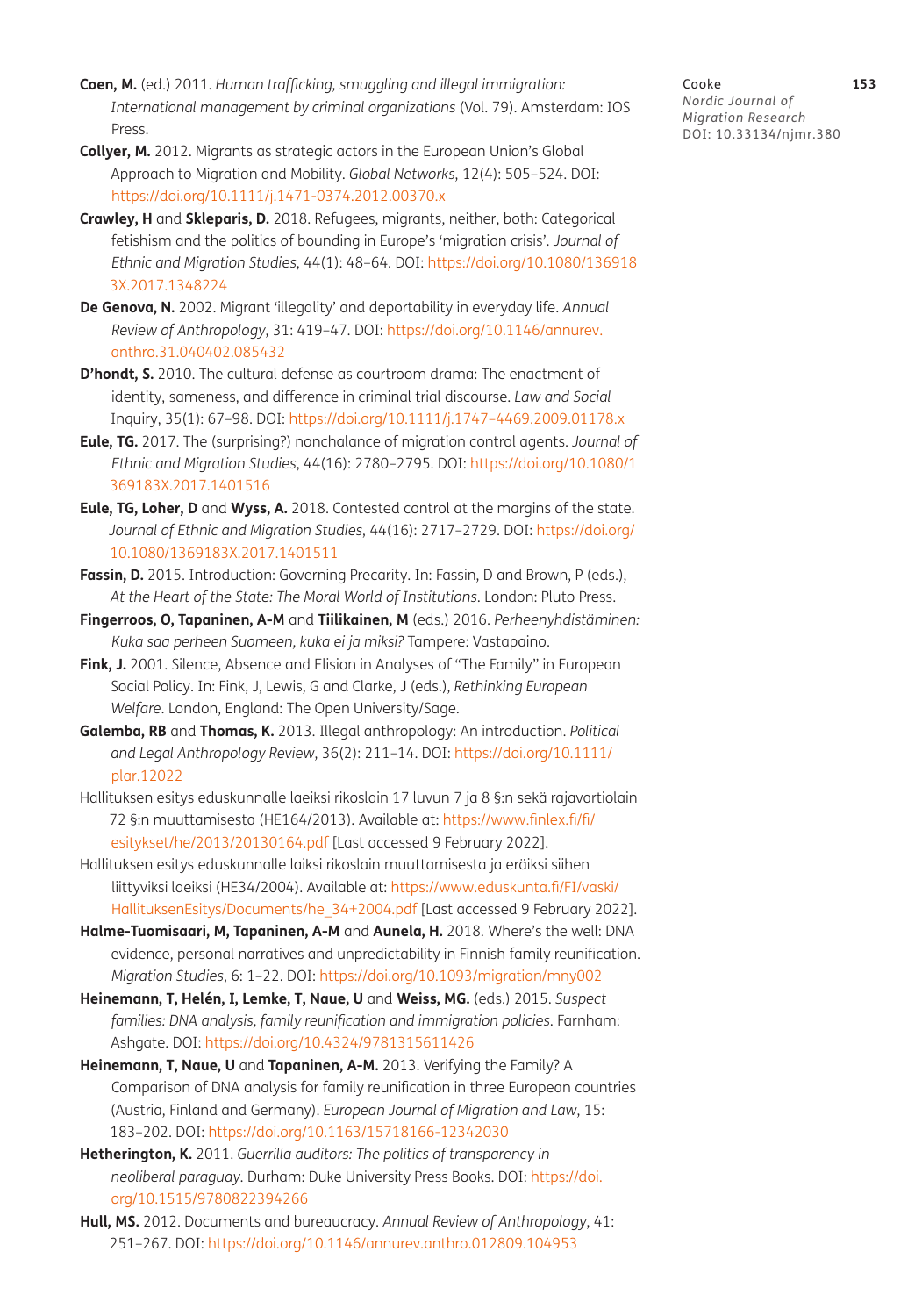- <span id="page-15-2"></span>**Kaizen, J** and **Nonneman, W.** 2007. Irregular migration in Belgium and organized crime: An overview. *International Migration*, 45(2): 121–146. DOI: [https://doi.](https://doi.org/10.1111/j.1468-2435.2007.00406.x) [org/10.1111/j.1468-2435.2007.00406.x](https://doi.org/10.1111/j.1468-2435.2007.00406.x)
- <span id="page-15-13"></span>**Karyotis, G.** 2007. European migration policy in the aftermath of September 11. *Innovation: The European Journal of Social Science Research*, 20(1): 1–17. DOI: <https://doi.org/10.1080/13511610701197783>
- **Khosravi, S.** 2010. *'Illegal' traveller: An auto-ethnography of borders*. Basingstoke: Palgrave Macmillan. DOI:<https://doi.org/10.1057/9780230281325>
- <span id="page-15-7"></span>**Leinonen, J** and **Pellander, S.** 2014. Court decisions over marriage migration in Finland: A problem with transnational family ties. *Journal of Ethnic and Migration Studies*, 40(9): 1488–1506. DOI: [https://doi.org/10.1080/136918](https://doi.org/10.1080/1369183X.2013.846825) [3X.2013.846825](https://doi.org/10.1080/1369183X.2013.846825)
- <span id="page-15-10"></span>**Mainwaring, C.** 2016. Migrant agency: Negotiating borders and migration controls. *Migration Studies*, 4(3): 289–308. DOI:<https://doi.org/10.1093/migration/mnw013>
- **Malkki, L.** 1995. Refugees and exile: from "refugee studies" to the national order of things. *Annual Review of Anthropology,* 24: 495–523. DOI: [https://doi.](https://doi.org/10.1146/annurev.an.24.100195.002431) [org/10.1146/annurev.an.24.100195.002431](https://doi.org/10.1146/annurev.an.24.100195.002431)
- <span id="page-15-11"></span>**Massey, DS, Durand, J** and **Pren, KA.** 2016. Why border enforcement backfired. *American Journal of Sociology*, 121(5): 1557–1600. DOI: [https://doi.](https://doi.org/10.1086/684200) [org/10.1086/684200](https://doi.org/10.1086/684200)
- <span id="page-15-4"></span>**Mitsilegas, V.** 2014. *The Criminalisation of Migration in Europe: Challenges for Human Rights and the Rule of Law*. Cham: Springer. DOI: [https://doi.org/10.1007/978-3-](https://doi.org/10.1007/978-3-319-12658-6) [319-12658-6](https://doi.org/10.1007/978-3-319-12658-6)
- **Näre, L.** 2018. "Olemme täällä näyttämässä, että olemme ihmisiä siinä missä muutkin" – Etnografinen tutkimus turvapaikanhakijoiden protestista Helsingissä. *Sosiologia,* 55(4): 350–365. DOI: <https://doi.org/10.1002/pits.22113>
- **Näre, L.** 2020. Family lives on hold: Bureaucratic bordering in male refugees' struggle for transnational care. *Journal of Family Research,* 32(3): 435–454. DOI: [https://](https://doi.org/10.20377/jfr-353) [doi.org/10.20377/jfr-353](https://doi.org/10.20377/jfr-353)
- <span id="page-15-3"></span>**Palander, J** and **Pellander, S.** 2019. Mobility and the security paradigm: How immigration became securitized in Finnish law and policy. *Journal of Finnish Studies*, 22(1&2): 173–193.
- Pellander, S. 2015. "An acceptable marriage": Marriage migration and moral gatekeeping in Finland. *Journal of Family Issues*, 36(11): 1472–1489. DOI: <https://doi.org/10.1177/0192513X14557492>
- <span id="page-15-0"></span>**Perkowski, N** and **Squire, V.** 2018. The anti-policy of European anti-smuggling as a site of contestation in the Mediterranean migration 'crisis'. *Journal of Ethnic and Migration Studies*, 45(12): 2167–2184. DOI: [https://doi.org/10.1080/136918](https://doi.org/10.1080/1369183X.2018.1468315) [3X.2018.1468315](https://doi.org/10.1080/1369183X.2018.1468315)
- <span id="page-15-1"></span>**Ray, M.** 2017. Crossing borders: Family migration strategies and routes from Burma to the US. *Journal of Ethnic and Migration Studies*, 44(5) 773–791. DOI: [https://](https://doi.org/10.1080/1369183X.2017.1314815) [doi.org/10.1080/1369183X.2017.1314815](https://doi.org/10.1080/1369183X.2017.1314815)
- <span id="page-15-6"></span>**Riles, A.** (ed.) 2006. *Documents: Artifacts of modern knowledge.* Ann Arbor: University of Michigan Press. DOI: <https://doi.org/10.3998/mpub.185485>
- <span id="page-15-8"></span>**Rosen, L.** 2006. *Law as culture: An invitation*. Princeton: Princeton University Press.
- <span id="page-15-9"></span>**Rosen, L.** 2018. *The Judgements of Culture: Cultural Assumptions in American Law*. New York: Routledge. DOI:<https://doi.org/10.4324/9781315298993>
- <span id="page-15-5"></span>**Sanchez, G.** 2014. *Human smuggling and border crossings*. London: Routledge. DOI: <https://doi.org/10.4324/9780203762608>
- <span id="page-15-12"></span>**Sharma, A** and **Gupta, A.** (eds.) 2007*. The anthropology of the state: A reader.*  Oxford: Blackwell Publishing.

Cooke **154** *Nordic Journal of Migration Research* DOI: [10.33134/njmr.380](https://doi.org/10.33134/njmr.380)